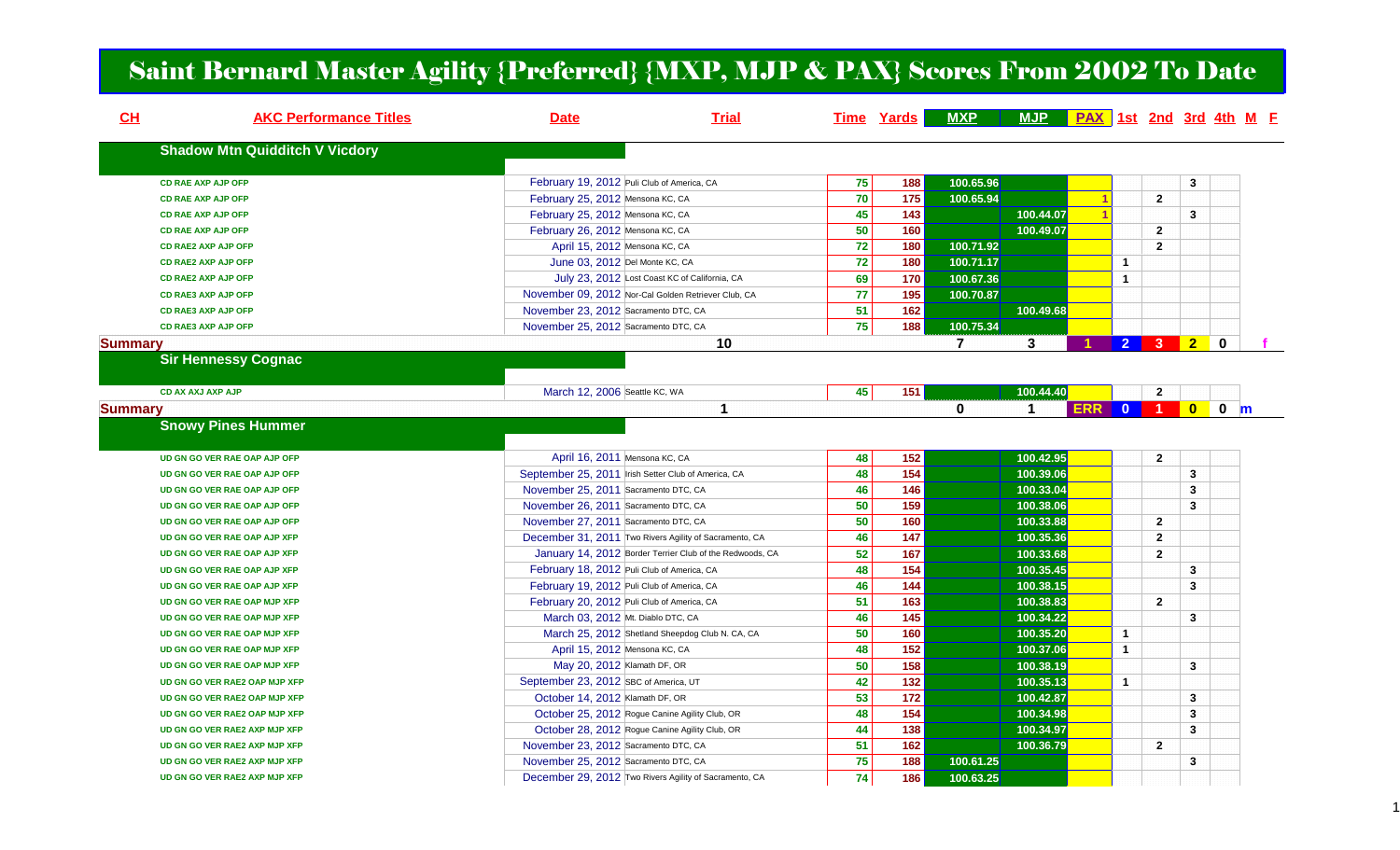| December 30, 2012 Two Rivers Agility of Sacramento, CA<br>UD GN GO VER RAE2 AXP MJP2 XFP<br>UD GN GO VER RAE2 AXP MJP2 XFP<br>UD GN GO VER RAE2 AXP MJP2 XFP<br>UD GN GO VER RAE2 AXP MJP2 XFP<br>UD GN GO VER RAE2 AXP MJP2 XFP<br>UD GN GO VER RAE2 AXP MJP2 XFP<br>UD GN GO VER RAE2 AXP MJP2 XFP<br>February 02, 2013 Vizsla Club of Northern California, CA<br>UD GN GO VER RAE2 AXP MJP2 XFP | January 11, 2013 Border Terrier Club of the Redwoods, CA<br>January 11, 2013 Border Terrier Club of the Redwoods, CA<br>January 12, 2013 Border Terrier Club of the Redwoods, CA<br>January 12, 2013 Border Terrier Club of the Redwoods, CA<br>January 13, 2013 Border Terrier Club of the Redwoods, CA<br>January 13, 2013 Border Terrier Club of the Redwoods, CA | 51<br>77<br>50<br>77<br>51<br>77<br>52 | 165<br>194<br>160<br>195<br>165<br>193 | 100.65.84<br>100.63.22 | 100.38.97<br>100.36.14<br>100.39.57 | 1<br>$\blacktriangleleft$<br>$\overline{2}$<br>$\overline{2}$ | $\mathbf{1}$ | $\mathbf{2}$<br>$\overline{2}$ |   | 4 |
|----------------------------------------------------------------------------------------------------------------------------------------------------------------------------------------------------------------------------------------------------------------------------------------------------------------------------------------------------------------------------------------------------|----------------------------------------------------------------------------------------------------------------------------------------------------------------------------------------------------------------------------------------------------------------------------------------------------------------------------------------------------------------------|----------------------------------------|----------------------------------------|------------------------|-------------------------------------|---------------------------------------------------------------|--------------|--------------------------------|---|---|
|                                                                                                                                                                                                                                                                                                                                                                                                    |                                                                                                                                                                                                                                                                                                                                                                      |                                        |                                        |                        |                                     |                                                               |              |                                |   |   |
|                                                                                                                                                                                                                                                                                                                                                                                                    |                                                                                                                                                                                                                                                                                                                                                                      |                                        |                                        |                        |                                     |                                                               |              |                                |   |   |
|                                                                                                                                                                                                                                                                                                                                                                                                    |                                                                                                                                                                                                                                                                                                                                                                      |                                        |                                        |                        |                                     |                                                               |              |                                |   |   |
|                                                                                                                                                                                                                                                                                                                                                                                                    |                                                                                                                                                                                                                                                                                                                                                                      |                                        |                                        |                        |                                     |                                                               |              |                                |   |   |
|                                                                                                                                                                                                                                                                                                                                                                                                    |                                                                                                                                                                                                                                                                                                                                                                      |                                        |                                        |                        |                                     |                                                               |              |                                |   |   |
|                                                                                                                                                                                                                                                                                                                                                                                                    |                                                                                                                                                                                                                                                                                                                                                                      |                                        |                                        | 100.67.88              |                                     | 3                                                             |              | $\overline{2}$                 |   |   |
|                                                                                                                                                                                                                                                                                                                                                                                                    |                                                                                                                                                                                                                                                                                                                                                                      |                                        | 168                                    |                        | 100.38.17                           | $\overline{3}$                                                |              |                                | 3 |   |
|                                                                                                                                                                                                                                                                                                                                                                                                    |                                                                                                                                                                                                                                                                                                                                                                      | 49                                     | 156                                    |                        | 100.42.52                           |                                                               |              |                                |   | 4 |
| February 03, 2013 Vizsla Club of Northern California, CA<br>UD GN GO VER RAE2 AXP MJP2 MJPB XFP                                                                                                                                                                                                                                                                                                    |                                                                                                                                                                                                                                                                                                                                                                      | 45                                     | 143                                    |                        | 100.33.44                           |                                                               |              | $\overline{2}$                 |   |   |
| February 16, 2013 Puli Club of America, CA<br>UD GN GO VER RAE2 AXP MJP2 MJPB XFP                                                                                                                                                                                                                                                                                                                  |                                                                                                                                                                                                                                                                                                                                                                      | 45                                     | 141                                    |                        | 100.37.19                           |                                                               |              |                                |   |   |
| February 17, 2013 Puli Club of America, CA<br>UD GN GO VER RAE2 AXP MJP2 MJPB XFP T2BP                                                                                                                                                                                                                                                                                                             |                                                                                                                                                                                                                                                                                                                                                                      | 53                                     | 169                                    |                        | 100.38.16                           |                                                               |              | $\mathbf{2}$                   |   |   |
| February 18, 2013 Puli Club of America, CA<br>UD GN GO VER RAE2 AXP MJP2 MJPB XFP T2BP                                                                                                                                                                                                                                                                                                             |                                                                                                                                                                                                                                                                                                                                                                      | 46                                     | 147                                    |                        | 100.34.94                           |                                                               | $\mathbf{1}$ |                                |   |   |
| February 22, 2013 Mensona KC, CA<br>UD GN GO VER RAE2 AXP MJP2 MJPB XFP T2BP                                                                                                                                                                                                                                                                                                                       |                                                                                                                                                                                                                                                                                                                                                                      | 48                                     | 152                                    |                        | 100.40.86                           |                                                               |              |                                |   | 4 |
| February 23, 2013 Mensona KC, CA<br>UD GN GO VER RAE2 AXP MJP3 MJPB XFP T2BP                                                                                                                                                                                                                                                                                                                       |                                                                                                                                                                                                                                                                                                                                                                      | 50                                     | 159                                    |                        | 100.37.22                           |                                                               |              | $\overline{2}$                 |   |   |
| February 24, 2013 Mensona KC, CA<br>UD GN GO VER RAE2 AXP MJP3 MJPB XFP T2BP                                                                                                                                                                                                                                                                                                                       |                                                                                                                                                                                                                                                                                                                                                                      | 50                                     | 158                                    |                        | 100.36.46                           |                                                               |              |                                | 3 |   |
| March 02, 2013 Mt. Diablo DTC, CA<br>UD GN GO VER RAE2 AXP MJP3 MJPB XFP T2BP                                                                                                                                                                                                                                                                                                                      |                                                                                                                                                                                                                                                                                                                                                                      | 73                                     | 184                                    | 100.61.25              |                                     |                                                               |              |                                | 3 |   |
| March 03, 2013 Mt. Daiblo DTC, CA<br>UD GN GO VER RAE2 AXP MJP3 MJPB XFP T2BP                                                                                                                                                                                                                                                                                                                      |                                                                                                                                                                                                                                                                                                                                                                      | 52                                     | 166                                    |                        | 100.39.55                           |                                                               |              | $\mathbf{2}$                   |   |   |
| April 12, 2013 Mensona KC, CA<br>UD GN GO VER RAE2 AXP MJP3 MJPB MFP T2BP                                                                                                                                                                                                                                                                                                                          |                                                                                                                                                                                                                                                                                                                                                                      | 47                                     | 148                                    |                        | 100.36.34                           |                                                               |              | $\overline{2}$                 |   |   |
| April 13, 2013 Mensona KC, CA<br>UD GN GO VER RAE2 AXP MJP3 MJPB MFP T2BP                                                                                                                                                                                                                                                                                                                          |                                                                                                                                                                                                                                                                                                                                                                      | 72                                     | 180                                    | 100.56.01              |                                     |                                                               |              |                                |   |   |
| April 14, 2013 Mensona KC, CA<br>UD GN GO VER RAE2 AXP MJP3 MJPB MFP T2BP                                                                                                                                                                                                                                                                                                                          |                                                                                                                                                                                                                                                                                                                                                                      | 48                                     | $\frac{1}{153}$                        |                        | 100.36.12                           |                                                               |              | $\overline{2}$                 |   |   |
| April 26, 2013 Staffordshire Bull Terrier CoA, CA<br>UD GN GO VER RAE2 AXP MJP3 MJPB MFP T2BP                                                                                                                                                                                                                                                                                                      |                                                                                                                                                                                                                                                                                                                                                                      | 73                                     | 184                                    | 100.56.80              |                                     | Z                                                             |              |                                | 3 |   |
| April 26, 2013 Staffordshire Bull Terrier CoA, CA<br>UD GN GO VER RAE2 AXP MJP3 MJPB MFP T2BP                                                                                                                                                                                                                                                                                                      |                                                                                                                                                                                                                                                                                                                                                                      | 49                                     | 157                                    |                        | 100.37.74                           | 4                                                             | $\mathbf{1}$ |                                |   |   |
| UD GN GO VER RAE2 AXP MJP3 MJPB MFP T2BP                                                                                                                                                                                                                                                                                                                                                           | April 27, 2013 Staffordshire Bull Terrier CoA, CA                                                                                                                                                                                                                                                                                                                    | 77                                     | 193                                    | 100.54.14              |                                     |                                                               |              | $\mathbf{2}$                   |   |   |
| April 28, 2013 Staffordshire Bull Terrier CoA, CA<br>UD GN GO VER RAE2 AXP MJP3 MJPB MFP T2BP                                                                                                                                                                                                                                                                                                      |                                                                                                                                                                                                                                                                                                                                                                      | 49                                     | 155                                    |                        | 100.33.82                           |                                                               | $\mathbf{1}$ |                                |   |   |
| May 17, 2013 Klamath DF, OR<br>UD GN GO VER RAE2 AXP MJP3 MJPB MFP T2BP                                                                                                                                                                                                                                                                                                                            |                                                                                                                                                                                                                                                                                                                                                                      | 47                                     | 149                                    |                        | 100.34.41                           |                                                               | $\mathbf{1}$ |                                |   |   |
| May 18, 2013 Klamath DF, OR<br>UD GN GO VER RAE2 AXP MJP3 MJPB MFP T2BP                                                                                                                                                                                                                                                                                                                            |                                                                                                                                                                                                                                                                                                                                                                      | 51                                     | 162                                    |                        | 100.36.66                           |                                                               |              | $\overline{2}$                 |   |   |
| UD GN GO VER RAE2 AXP MJP3 MJPB MFP T2BP                                                                                                                                                                                                                                                                                                                                                           | July 13, 2013 Sacramento Valley Weimaraner Club, CA                                                                                                                                                                                                                                                                                                                  | 47                                     | 149                                    |                        | 100.39.29                           |                                                               | $\mathbf{1}$ |                                |   |   |
| UD GN GO VER RAE2 MXP MJP4 MJPB MFP T2BP                                                                                                                                                                                                                                                                                                                                                           | July 14, 2013 Sacramento Valley Weimaraner Club, CA                                                                                                                                                                                                                                                                                                                  | 74                                     | 185                                    | 100.62.51              |                                     | $\sqrt{5}$                                                    |              |                                | 3 |   |
| UD GN GO VER RAE2 AXP MJP4 MJPB MFP T2BP                                                                                                                                                                                                                                                                                                                                                           | July 14, 2013 Sacramento Valley Weimaraner Club, CA                                                                                                                                                                                                                                                                                                                  | 43                                     | 146                                    |                        | 100.33.19                           | 5                                                             |              | $\mathbf{2}$                   |   |   |
| July 20, 2013 Lost Coast KC, CA<br>UD GN GO VER RAE2 MXP MJP4 MJPB MFP T2BP                                                                                                                                                                                                                                                                                                                        |                                                                                                                                                                                                                                                                                                                                                                      | 72                                     | 181                                    | 100.55.74              |                                     | $6\phantom{1}6$                                               | $\mathbf{1}$ |                                |   |   |
| July 20, 2013 Lost Coast KC, CA<br>UD GN GO VER RAE2 MXP MJP4 MJPB MFP T2BP                                                                                                                                                                                                                                                                                                                        |                                                                                                                                                                                                                                                                                                                                                                      | 53                                     | 169                                    |                        | 100.46.76                           | 6                                                             | $\mathbf{1}$ |                                |   |   |
| July 21, 2013 Lost Coast KC, CA<br>UD GN GO VER RAE2 MXP MJP4 MJPB MFP T2BP                                                                                                                                                                                                                                                                                                                        |                                                                                                                                                                                                                                                                                                                                                                      | 51                                     | 164                                    |                        | 100.37.96                           |                                                               | $\mathbf{1}$ |                                |   |   |
| July 22, 2013 Lost Coast KC, CA<br>UD GN GO VER RAE2 MXP MJP4 MJPB MFP T2BP                                                                                                                                                                                                                                                                                                                        |                                                                                                                                                                                                                                                                                                                                                                      | 77                                     | 193                                    | 100.58.40              |                                     | 7                                                             |              | $\mathbf{2}$                   |   |   |
| July 22, 2013 Lost Coast KC, CA<br>UD GN GO VER RAE2 MXP MJP4 MJPB MFP T2BP                                                                                                                                                                                                                                                                                                                        |                                                                                                                                                                                                                                                                                                                                                                      | 48                                     | 154                                    |                        | 100.34.85                           | $\overline{7}$                                                | $\mathbf{1}$ |                                |   |   |
| August 03, 2013 Staffordshire Terrier CoA, CA<br>UD GN GO VER RAE2 MXP MJP4 MJPB MFP T2BP                                                                                                                                                                                                                                                                                                          |                                                                                                                                                                                                                                                                                                                                                                      | 42                                     | 130                                    |                        | 100.30.27                           |                                                               |              |                                | 3 |   |
| August 04, 2013 Staffordshire Terrier CoA, CA<br>UD GN GO VER RAE2 MXP MJP4 MJPB MFP T2BP                                                                                                                                                                                                                                                                                                          |                                                                                                                                                                                                                                                                                                                                                                      | 48                                     | 153                                    |                        | 100.37.00                           |                                                               |              | $\overline{2}$                 |   |   |
| August 30, 2013 Rogue Canine Agility Club, CA<br>UD GN GO VER RAE2 MXP MJP4 MJPB MFP T2BP                                                                                                                                                                                                                                                                                                          |                                                                                                                                                                                                                                                                                                                                                                      | 74                                     | 186                                    | 100.63.23              |                                     | 8                                                             | $\mathbf{1}$ |                                |   |   |
| August 30, 2013 Rogue Canine Agility Club, CA<br>UD GN GO VER RAE2 MXP MJP4 MJPB MFP T2BP                                                                                                                                                                                                                                                                                                          |                                                                                                                                                                                                                                                                                                                                                                      | 43                                     | 136                                    |                        | 100.34.99                           | 8                                                             | $\mathbf{1}$ |                                |   |   |
| August 31, 2013 Rogue Canine Agility Club, CA<br>UD GN GO VER RAE2 MXP MJP4 MJPB MFP T2BP                                                                                                                                                                                                                                                                                                          |                                                                                                                                                                                                                                                                                                                                                                      | 48                                     | 152                                    |                        | 100.37.88                           |                                                               | $\mathbf{1}$ |                                |   |   |
| September 01, 2013 Rogue Canine Agility Club, CA<br>UD GN GO VER RAE2 MXP MJP4 MJPB MFP T2BP                                                                                                                                                                                                                                                                                                       |                                                                                                                                                                                                                                                                                                                                                                      | 71                                     | 177                                    | 100.54.50              |                                     | 9                                                             | $\mathbf{1}$ |                                |   |   |
| September 01, 2013 Rogue Canine Agility Club, CA<br>UD GN GO VER RAE2 MXP MJP4 MJPB MFP T2BP                                                                                                                                                                                                                                                                                                       |                                                                                                                                                                                                                                                                                                                                                                      | 44                                     | 138                                    |                        | 100.32.87                           | $\overline{9}$                                                | $\mathbf{1}$ |                                |   |   |
| September 02, 2013 Rogue Canine Agility Club, CA<br>UD GN GO VER RAE2 MXP MJP4 MJPB MFP T2BP                                                                                                                                                                                                                                                                                                       |                                                                                                                                                                                                                                                                                                                                                                      | 64                                     | 158                                    | 100.59.90              |                                     | 10                                                            |              | $\mathbf{2}$                   |   |   |
| September 02, 2013 Rogue Canine Agility Club, CA<br>UD GN GO VER RAE2 MXP MJP4 MJPB MFP T2BP                                                                                                                                                                                                                                                                                                       |                                                                                                                                                                                                                                                                                                                                                                      | 49                                     | 156                                    |                        | 100.45.66                           | 10                                                            | $\mathbf{1}$ |                                |   |   |
| September 20, 2013 Irish Setter Club of The Pacific- S.F., CA<br>UD GN GO VER RAE2 MXP MJP4 MJPB MFP T2BP2                                                                                                                                                                                                                                                                                         |                                                                                                                                                                                                                                                                                                                                                                      |                                        | 187                                    | 100.62.13              |                                     |                                                               |              |                                |   |   |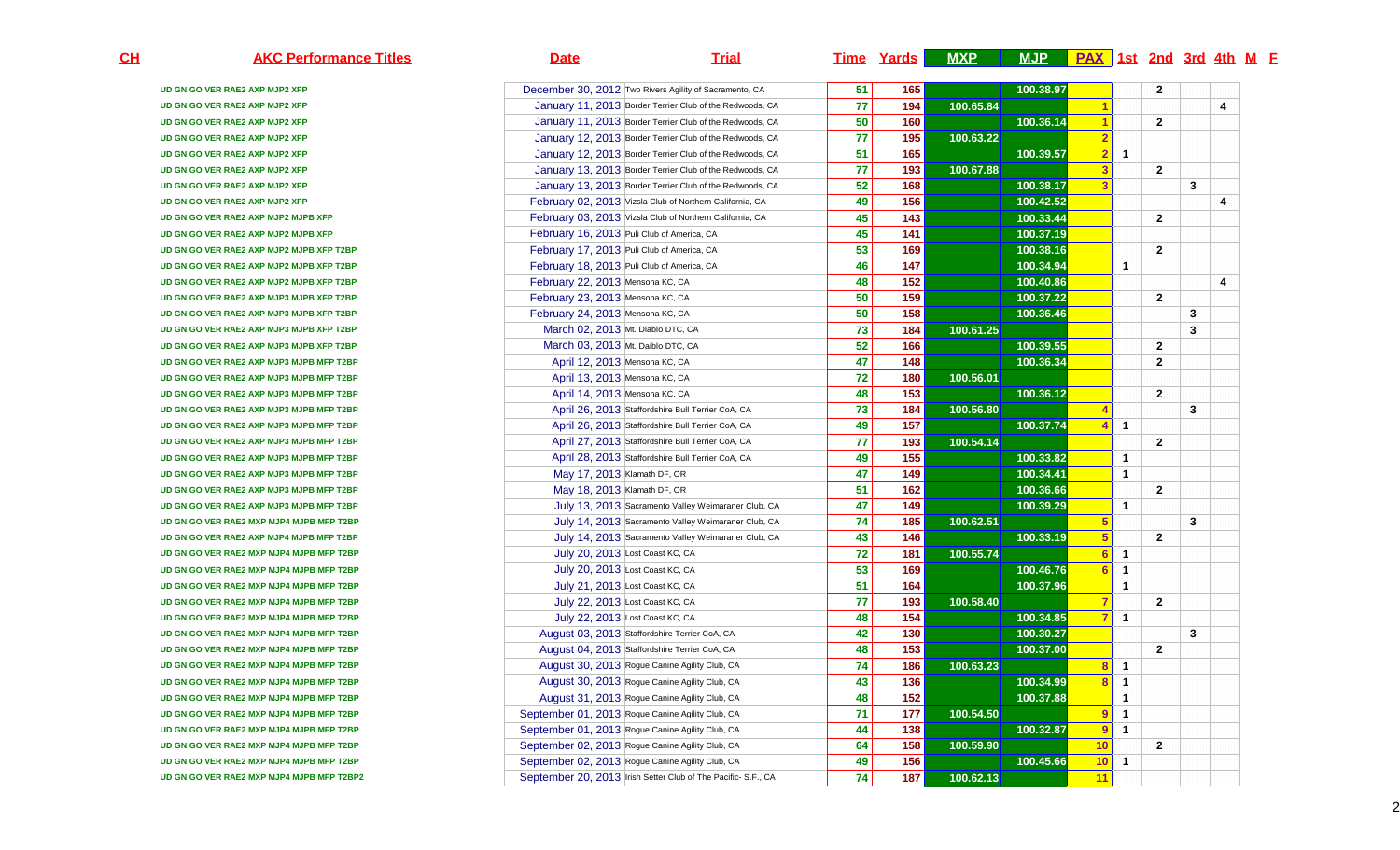**CH AKC Performance Titles Date Trial Time Yards MXP MJP PAX 1st 2nd 3rd 4th <sup>M</sup> <sup>F</sup> UD GN GO VER RAE2 MXP MJP5 MJPS MFP T2BP2**September 20, 2013 Irish Setter Club of The Pacific- S.F., CA **46 147 100.33.59**<u>11 1</u><br>12 **UD GN GO VER RAE2 MXP MJP5 MJPS MFP T2BP2**September 21, 2013 Irish Setter Club of The Pacific- S.F., CA **75 188 100.62.7412** 2 **UD GN GO VER RAE2 MXP MJP5 MJPS MFP T2BP2**September 21, 2013 Irish Setter Club of The Pacific- S.F., CA **51 162 100.33.18**8 12 2 **UD GN GO VER RAE2 MXP MJP5 MJPS MFP T2BP2**September 28, 2013 Hangtown KC of Placerville, CA A <mark>50 159</mark> 100.39.96 **<sup>1</sup> UD GN GO VER RAE2 MXP MJP5 MJPS MFP T2BP2**September 29, 2013 Hangtown KC of Placerville, CA **70 174 100.54.50 <sup>3</sup> UD GN GO VER RAE2 MXP MJP5 MJPS MFP T2BP2** October 11, 2013 Klamath DF, OR **69 172 100.59.55**<u>13 **13 14 14 14 14 14 14 14 14 14 14 1** 1</u> **UD GN GO VER RAE2 MXP MJP5 MJPS MFP T2BP2** October 11, 2013 Klamath DF, OR **49 155 100.39.4813** 3 **UD GN GO VER RAE2 MXP MJP5 MJPS MFP T2BP2** October 12, 2013 Klamath DF, ORR<sub>2</sub> 1900.43.05 **<sup>3</sup> UD GN GO VER RAE2 MXP2 MJP5 MJPS MFP T2BP2** October 13, 2013 Klamath DF, OR **70 154 100.55.96 <sup>2</sup> UD GN GO VER RAE2 MXP2 MJP5 MJPS MFP T2BP2** October 24, 2013 Rogue Canine Agility Club, CA **47 148 100.35.36 <sup>4</sup> UD GN GO VER RAE2 MXP2 MJP5 MJPS MFP T2BP2**October 25, 2013 Rogue Canine Agility Club, CA **72 179 100.57.911 14 14 14 14 14 UD GN GO VER RAE2 MXP2 MJP5 MJPS MFP T2BP2** October 25, 2013 Rogue Canine Agility Club, CAA 100.37.93 **14 14 14 1 UD GN GO VER RAE2 MXP2 MJP5 MJPS MFP T2BP2** October 26, 2013 Rogue Canine Agility Club, CA **73 183 100.59.55**<u>15 **15** 111 11 13</u> **UD GN GO VER RAE2 MXP2 MJP5 MJPS MFP T2BP2** October 26, 2013 Rogue Canine Agility Club, CAA 100.40.73 100.40.73**6 15 160.40.84 UD GN GO VER RAE2 MXP2 MJP5 MJPS MFP T2BP2** October 27, 2013 Rogue Canine Agility Club, CAA 100.40.84 **UD GN GO VER RAE2 MXP2 MJP5 MJPS MFP T2BP2** November 08, 2013 Nor-Cal Golden Retriever Club, CA **74 187 100.55.5616** 2 **UD GN GO VER RAE2 MXP2 MJP5 MJPS MFP T2BP2** November 08, 2013 Nor-Cal Golden Retriever Club, CA **51 162 100.41.99**100.41.99 16 1<br>17 17 **UD GN GO VER RAE2 MXP2 MJP6 MJPS MFP T2BP2** November 09, 2013 Nor-Cal Golden Retriever Club, CA **74 187 100.55.56 17 3 UD GN GO VER RAE2 MXP2 MJP6 MJPS MFP T2BP2** November 09, 2013 Nor-Cal Golden Retriever Club, CA140 140 100.32.49<br>**188 100.62.52**  $\overline{17}$  | 2 **UD GN GO VER RAE2 MXP2 MXPB MJP6 MJPS MFP T2BP2** November 10, 2013 Nor-Cal Golden Retriever Club, CA **75 188 100.62.52 <sup>18</sup> UD GN GO VER RAE2 MXP2 MXPB MJP6 MJPS MFP T2BP2** November 10, 2013 Nor-Cal Golden Retriever Club, CA **44 137 100.32.64**<u>18 1</u><br>19 **UD GN GO VER RAE2 MXP2 MXPB MJP6 MJPS MFP T2BP2** November 23, 2013 Portugese Water Dog of No. CA, CA **76 191 100.64.9719 19 19 19 19 19 UD GN GO VER RAE2 MXP2 MXPB MJP6 MJPS MFP T2BP2** November 23, 2013 Portugese Water Dog of No. CA, CA **45 143 100.32.3819** 3 **UD GN GO VER RAE2 MXP2 MXPB MJP6 MJPS MFP T2BP2** November 24, 2013 Portugese Water Dog of No. CA, CA **51 163 100.36.44 <sup>4</sup> 2013-PACHUD GN GO VER RAE2 MXP2 MXPB MJP6 MJPS PAX MFP T2BP2** November 25, 2013 Portugese Water Dog of No. CA, CA **74 186 100.59.74**<mark>20 20</mark> 22 **2013-PACHUD GN GO VER RAE2 MXP2 MXPB MJP6 MJPS PAX MFP T2BP2** November 25, 2013 Portugese Water Dog of No. CA, CA **52 167 100.41.63**100.41.63<sup>20</sup> 1<br>21 1 **2013-PACHUD GN GO VER RAE2 MXP2 MXPB MJP6 MJPS PAX MFP T2BP2** November 29, 2013 Sacramento DTC, CA **75 188 100.60.644** 21 1 **2013-PACHUD GN GO VER RAE2 MXP2 MXPB MJP6 MJPS PAX MFP T2BP2** November 29, 2013 Sacramento DTC, CAA **48 151 100.31.33 21 1 2013-PACHUD GN GO VER RAE2 MXP2 MXPB MJP6 MJPS PAX MFP T2BP2** November 30, 2013 Sacramento DTC, CAA 1**60.35.56 <sup>2</sup> 2013-PACHUD GN GO VER RAE2 MXP2 MXPB MJP6 MJPS PAX MFP T2BP2**December 01, 2013 Sacramento DTC, CA **74 187 100.52.8522** 1 **2013-PACHUD GN GO VER RAE2 MXP2 MXPB MJP6 MJPS PAX MFP T2BP2**December 01, 2013 Sacramento DTC, CA A **50 160 160 100.37.97 22** 3 **2013-PACHUD GN GO VER RAE2 MXP2 MXPB MJP6 MJPS PAX MFP T2BP3**December 27, 2013 Two Rivers Agility of Sacramento, CA **49 156 100.38.70 <sup>1</sup> 2013-PACHUD GN GO VER RAE2 MXP2 MXPB MJP6 MJPS PAX MFP T2BP3**December 28, 2013 Two Rivers Agility of Sacramento, CA 19 156 100.38.74<br>**14 187 100.58.54**  $\begin{array}{|c|c|c|}\n\hline\n&1 \\
\hline\n23 & 1\n\end{array}$ **2013-PACHUD GN GO VER RAE2 MXP3 MXPB MJP7 MJPS PAX MFP T2BP3**December 29, 2013 Two Rivers Agility of Sacramento, CA **74 187 100.58.544** 23 1 **2013-PACHUD GN GO VER RAE2 MXP3 MXPB MJP7 MJPS PAX MFP T2BP3**December 29, 2013 Two Rivers Agility of Sacramento, CA **53 170 100.40.76** $\begin{array}{|c|c|c|}\n\hline\n23 & 1 \\
\hline\n24 & & \hline\n\end{array}$ **2013-PACHUD GN GO VER RAE2 MXP3 MXPB MJP7 MJPS PAX MFP T2BP3**December 30, 2013 Two Rivers Agility of Sacramento, CA **77 195 100.58.966** 24 24 **2013-PACHUD GN GO VER RAE2 MXP3 MXPB MJP7 MJPS PAX MFP T2BP3**December 30, 2013 Two Rivers Agility of Sacramento, CA A **46 146** 146 100.36.42 100.36.42 24 1 **2013-PACHUD GN GO VER RAE2 MXP3 MXPB MJP7 MJPS PAX MFP T2BP3**January 10, 2014 Border Terrier Club of the Redwoods, CA **53 172 100.39.65 <sup>1</sup> 2013-PACHUD GN GO VER RAE2 MXP3 MXPB MJP7 MJPS PAX MFP T2BP3**January 11, 2014 Border Terrier Club of the Redwoods, CA **45 142 100.34.30 <sup>2</sup> 2013-PACHUD GN GO VER RAE2 MXP3 MXPB MJP7 MJPS PAX MFP T2BP3**January 12, 2014 Border Terrier Club of the Redwoods, CA **69 172 100.61.392 25** 22 **2013-PACHUD GN GO VER RAE2 MXP3 MXPB MJP7 MJPS PAX MFP T2BP3**January 12, 2014 Border Terrier Club of the Redwoods, CA **51 163 100.35.89** $\begin{array}{|c|c|c|}\n\hline\n25 & 2 \\
\hline\n26 & 2 \\
\hline\n\end{array}$ **2013-PACHUD GN GO VER RAE2 MXP3 MXPB MJP7 MJPG PAX MFP T2BP3**January 24, 2014 Mensona KC, CA **76 190 100.60.53**<mark>26</mark> 26 26 22 **2013-PACHUD GN GO VER RAE2 MXP3 MXPB MJP7 MJPG PAX MFP T2BP3**January 24, 2014 Mensona KC, CA A 100.42.01 100.42.01 26 27 27

January 25, 2014 Mensona KC, CA

**67 164 100.53.07**

**27** 14

**2013-PACHUD GN GO VER RAE2 MXP3 MXPB MJP7 MJPG PAX MFP T2BP3**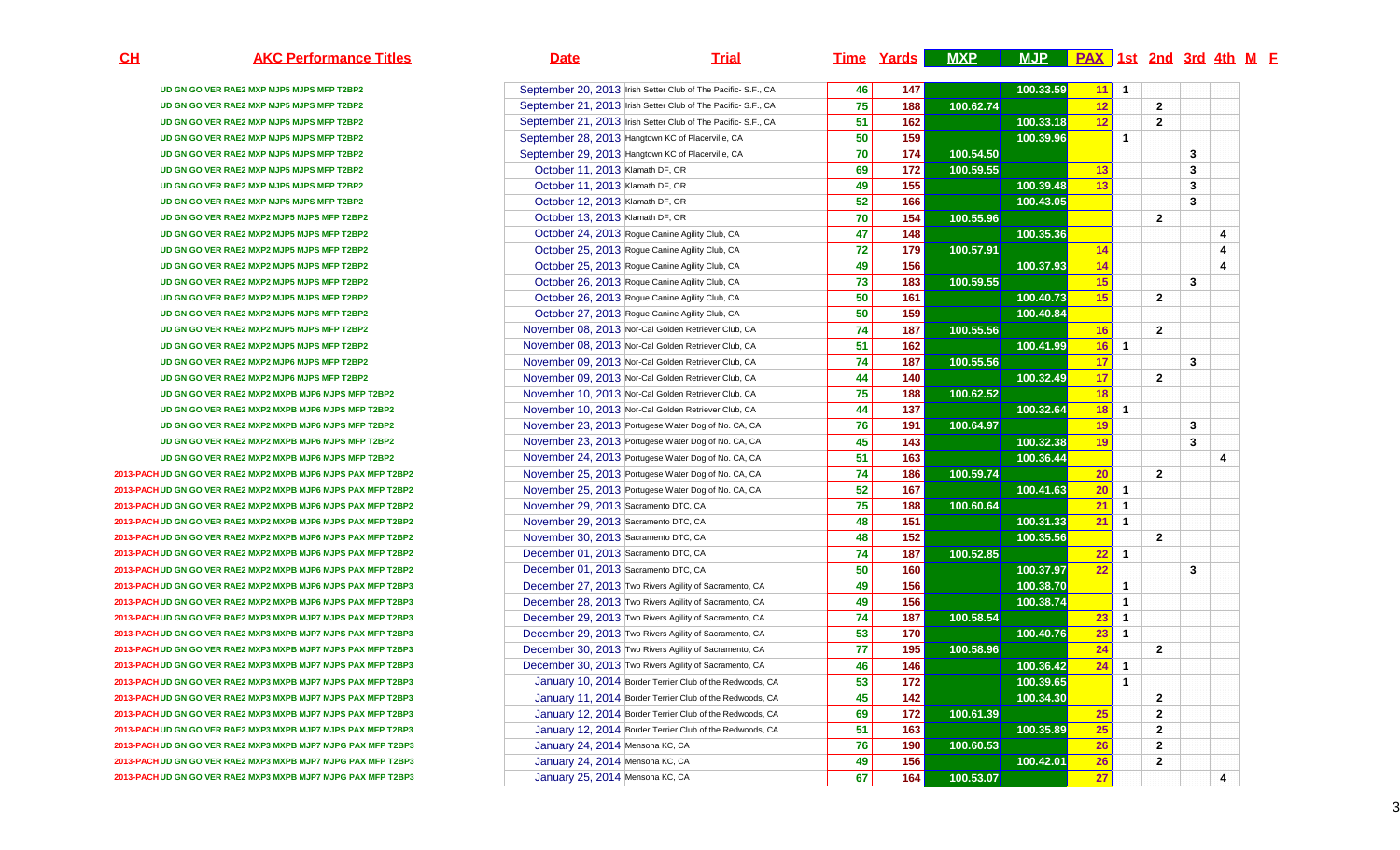| <u>CH</u> | <b>AKC Performance Titles</b>                                   | <b>Trial</b><br><u>Date</u>                               |                 |                 | Time Yards MXP | <u>MJP   PAX   1st 2nd 3rd 4th M F</u> |    |              |                |              |                         |
|-----------|-----------------------------------------------------------------|-----------------------------------------------------------|-----------------|-----------------|----------------|----------------------------------------|----|--------------|----------------|--------------|-------------------------|
|           | 2013-PACH UD GN GO VER RAE2 MXP3 MXPB MJP7 MJPG PAX MFP T2BP3   | January 25, 2014 Mensona KC, CA                           | 51              | 163             |                | 100.35.77                              | 27 |              |                | 3            |                         |
|           | 2013-PACH UD GN GO VER RAE2 MXP3 MXPB MJP7 MJPG PAX MFP T2BP3   | January 26, 2014 Mensona KC, CA                           | 73              | 183             | 100.55.20      |                                        |    |              | $\overline{2}$ |              |                         |
|           | 2013-PACH UD GN GO VER RAE2 MXP3 MXPB MJP7 MJPG PAX MFP T2BP3   | February 07, 2014 English Cocker Spaniel Club of Am. CA   | 67              | 165             | 100.56.22      |                                        |    |              | $\overline{2}$ |              |                         |
|           | 2013-PACH UD GN GO VER RAE2 MXP3 MXPB MJP7 MJPG PAX MFP T2BP3   | February 08, 2014 English Cocker Spaniel Club of Am. CA   | 50              | 161             |                | 100.38.65                              |    |              | $\overline{2}$ |              |                         |
|           | 2013-PACH UD GN GO VER RAE2 MXP3 MXPB MJP7 MJPG PAX MFP T2BP3   | February 09, 2014 English Cocker Spaniel Club of Am. CA   | 74              | 185             | 100.58.59      |                                        | 28 |              | $\overline{2}$ |              |                         |
|           | 2013-PACH UD GN GO VER RAE2 MXP3 MXPB MJP7 MJPG PAX MFP T2BP3   | February 09, 2014 English Cocker Spaniel Club of Am. CA   | 46              | 146             |                | 100.35.82                              | 28 | $\mathbf{1}$ |                |              |                         |
|           | 2013-PACH UD GN GO VER RAE2 MXP3 MXPB MJP7 MJPG PAX MFP T2BP3   | February 15, 2014 Puli Club of America, CA                | 75              | 189             | 100.56.63      |                                        | 29 |              |                |              | $\overline{\mathbf{4}}$ |
|           | 2013-PACH UD GN GO VER RAE2 MXP3 MXPB MJP7 MJPG PAX MFP T2BP3   | February 15, 2014 Puli Club of America, CA                | 48              | 151             |                | 100.36.07                              | 29 | $\mathbf{1}$ |                |              |                         |
|           | 2013-PACH UD GN GO VER RAE2 MXP3 MXPB MJP7 MJPG PAX MFP T2BP3   | February 16, 2014 Puli Club of America, CA                | 67              | 165             | 100.53.93      |                                        | 30 |              |                |              | $\overline{4}$          |
|           | 2013-PACH UD GN GO VER RAE2 MXP3 MXPB MJP8 MJPG PAX MFP T2BP3   | February 16, 2014 Puli Club of America, CA                | 48              | 151             |                | 100.35.46                              | 30 |              | $\mathbf{2}$   |              |                         |
|           | 2013-PACHUD GN GO VER RAE2 MXP4 MXPB MJP8 MJPG PAX MFP T2BP3    | February 17, 2014 Puli Club of America, CA                | 74              | 185             | 100.51.41      |                                        | 31 | $\mathbf{1}$ |                |              |                         |
|           | 2013-PACH UD GN GO VER RAE2 MXP4 MXPB MJP8 MJPG PAX MFP T2BP3   | February 17, 2014 Puli Club of America, CA                | 48              | 154             |                | 100.36.38                              | 31 |              | $\overline{2}$ |              |                         |
|           | 2013-PACHUD GN GO VER RAE2 MXP4 MXPB MJP8 MJPG PAX MFP T2BP3    | February 28, 2014 Mt. Diablo DTC, CA                      | 51              | 163             |                | 100.36.88                              |    | $\mathbf{1}$ |                |              |                         |
|           | 2013-PACHUD GN GO VER RAE2 MXP4 MXPB MJP8 MJPG PAX MFP T2BP3    | March 01, 2014 Mt. Diablo DTC, CA                         | 72              | 180             | 100.57.35      |                                        | 32 |              |                | 3            |                         |
|           | 2013-PACHUD GN GO VER RAE2 MXP4 MXPB MJP8 MJPG PAX MFP T2BP3    | March 01, 2014 Mt. Diablo DTC, CA                         | 50              | 158             |                | 100.35.43                              | 32 | 1            |                |              |                         |
|           | 2013-PACHUD GN GO VER RAE2 MXP4 MXPB MJP8 MJPG PAX MFP T2BP3    | March 02, 2014 Mt. Diablo DTC, CA                         | $72$            | 180             | 100.52.17      |                                        | 33 |              |                | 3            |                         |
|           | 2013-PACH UD GN GO VER RAE2 MXP4 MXPB MJP8 MJPG PAX MFP T2BP3   | March 02, 2014 Mt. Diablo DTC, CA                         | 51              | 165             |                | 100.38.75                              | 33 | $\mathbf{1}$ |                |              |                         |
|           | 2013-PACHUD GN GO VER RAE2 MXP4 MXPB MJP8 MJPG PAX MFP T2BP3    | March 14, 2014 Vallejo DTC, CA                            | 73              | 183             | 100.51.53      |                                        | 34 | $\mathbf{1}$ |                |              |                         |
|           | 2013-PACHUD GN GO VER RAE2 MXP4 MXPB MJP8 MJPG PAX MFP T2BP3    | March 14, 2014 Vallejo DTC, CA                            | 46              | 144             |                | 100.32.73                              | 34 | $\mathbf{1}$ |                |              |                         |
|           | 2013-PACH UD GN GO VER RAE2 MXP4 MXPB MJP8 MJPG PAX MFP T2BP3   | March 16, 2014 Vallejo DTC, CA                            | $\overline{73}$ | 183             | 100.56.32      |                                        | 35 |              | $\overline{2}$ |              |                         |
|           | 2013-PACHUD GN GO VER RAE2 MXP4 MXPB MJP8 MJPG PAX MFP T2BP3    | March 16, 2014 Vallejo DTC, CA                            | 46              | 144             |                | 100.35.04                              | 35 | $\mathbf{1}$ |                |              |                         |
|           | 2013-PACH UD GN GO VER RAE2 MXP4 MXPB MJP8 MJPG PAX MFP T2BP4   | April 11, 2014 Mensona KC, CA                             | 70              | 174             | 100.54.53      |                                        |    |              |                | 3            |                         |
|           | 2013-PACH UD GN GO VER RAE2 MXP4 MXPB MJP8 MJPG PAX MFP T2BP4   | April 13, 2014 Mensona KC, CA                             | 69              | 171             | 100.55.31      |                                        | 36 |              |                | 3            |                         |
|           | 2013-PACH UD GN GO VER RAE2 MXP4 MXPB MJP8 MJPG PAX MFP T2BP4   | April 13, 2014 Mensona KC, CA                             | 48              | 154             |                | 100.32.35                              | 36 | $\mathbf{1}$ |                |              |                         |
|           | 2013-PACHUD GN GO VER RAE2 MXP4 MXPB MJP8 MJPG PAX MFP T2BP4    | April 25, 2014 Miniature Bull Terrier Club of America, CA | 47              | 149             |                | 100.33.00                              |    |              |                | $\mathbf{3}$ |                         |
|           | 2013-PACH UD GN GO VER RAE2 MXP4 MXPB MJP8 MJPG PAX MFP T2BP4   | April 26, 2014 Miniature Bull Terrier Club of America, CA | 71              | 176             | 100.52.17      |                                        |    |              |                |              | $\overline{4}$          |
|           | 2013-PACH UD GN GO VER RAE2 MXP4 MXPB MJP8 MJPG PAX MFP T2BP4   | April 27, 2014 Miniature Bull Terrier Club of America, CA | 77              | 195             | 100.60.40      |                                        | 37 |              | $\mathbf{2}$   |              |                         |
|           | 2013-PACHUD GN GO VER RAE2 MXP4 MXPB MJP8 MJPG PAX MFP T2BP4    | April 27, 2014 Miniature Bull Terrier Club of America, CA | 48              | 153             |                | 100.36.26                              | 37 |              | $\overline{2}$ |              |                         |
|           | 2013-PACHUD GN GO VER RAE2 MXP4 MXPB MJP9 MJPG PAX MFP T2BP4    | May 16, 2014 Klamath DF, OR                               | 70              | 187             | 100.58.87      |                                        | 38 |              | $\overline{2}$ |              |                         |
|           | 2013-PACHUD GN GO VER RAE2 MXP4 MXPB MJP9 MJPG PAX MFP T2BP4    | May 16, 2014 Klamath DF, OR                               | 51              | 163             |                | 100.39.86                              | 38 | $\mathbf{1}$ |                |              |                         |
|           | 2013-PACH UD GN GO VER RAE2 MXP5 MXPS MJP9 MJPG PAX MFP T2BP4   | May 17, 2014 Klamath DF, OR                               | 69              | $\frac{1}{170}$ | 100.57.61      |                                        | 39 |              | $\overline{2}$ |              |                         |
|           | 2013-PACH UD GN GO VER RAE2 MXP5 MXPS MJP9 MJPG PAX MFP T2BP4   | May 17, 2014 Klamath DF, OR                               | 52              | 168             |                | 100.43.31                              | 39 | $\mathbf{1}$ |                |              |                         |
|           | 2013-PACH UD GN GO VER RAE2 MXP5 MXPS MJP9 MJPG PAX MFP T2BP4   | May 18, 2014 Klamath DF, OR                               | 71              | 178             | 100.53.45      |                                        |    |              |                | 3            |                         |
|           | 2013-PACH2 UD GN GO VER RAE2 MXP5 MXPS MJP9 MJPG PAX2 MFP T2BP4 | May 24, 2014 Two Rivers Agility of Sacramento, CA         | 77              | 193             | 100.68.35      |                                        | 40 | $\mathbf{1}$ |                |              |                         |
|           | 2014-PACH2 UD GN GO VER RAE2 MXP5 MXPS MJP9 MJPG PAX2 MFP T2BP4 | May 24, 2014 Two Rivers Agility of Sacramento, CA         | 47              | 148             |                | 100.35.96                              | 40 | $\mathbf{1}$ |                |              |                         |
|           | 2013-PACH2 UD GN GO VER RAE2 MXP5 MXPS MJP9 MJPG PAX2 MFP T2BP4 | May 25, 2014 Two Rivers Agility of Sacramento, CA         | 71              | 176             | 100.58.24      |                                        |    |              | $\mathbf{2}$   |              |                         |
|           | 2014-PACH2 UD GN GO VER RAE2 MXP5 MXPS MJP9 MJPG PAX2 MFP T2BP4 | May 26, 2014 Two Rivers Agility of Sacramento, CA         | 51              | 163             |                | 100.44.76                              |    | $\mathbf 1$  |                |              |                         |
|           | 2013-PACH2 UD GN GO VER RAE2 MXP5 MXPS MJP9 MJPG PAX2 MFP T2BP4 | July 19, 2014 Lost Coast KC of California, CA             |                 | 178             | 100.52.27      |                                        |    |              |                |              | 4                       |
|           | 2013-PACH2 UD GN GO VER RAE2 MXP5 MXPS MJP9 MJPG PAX2 MFP T2BP4 | July 20, 2014 Lost Coast KC of California, CA             | 71  <br>76      | 190             | 100.56.50      |                                        | 41 |              |                | 3            |                         |
|           | 2014-PACH2 UD GN GO VER RAE2 MXP5 MXPS MJP9 MJPG PAX2 MFP T2BP4 | July 20, 2014 Lost Coast KC of California, CA             | 50              | 161             |                | 100.34.12                              | 41 |              | $\mathbf{2}$   |              |                         |
|           | 2013-PACH2 UD GN GO VER RAE2 MXP5 MXPS MJP9 MJPG PAX2 MFP T2BP4 | July 21, 2014 Lost Coast KC of California, CA             | 71              | 177             | 100.53.73      |                                        | 42 |              |                |              |                         |
|           | 2014-PACH2 UD GN GO VER RAE2 MXP5 MXPS MJP9 MJPG PAX2 MFP T2BP4 | July 21, 2014 Lost Coast KC of California, CA             | 52              | 168             |                | 100.45.51                              | 42 |              |                | 3<br>3       |                         |
|           |                                                                 |                                                           |                 |                 |                |                                        | 43 |              |                |              |                         |
|           | 2013-PACH2 UD GN GO VER RAE2 MXP5 MXPS MJP9 MJPG PAX2 MFP T2BP4 | August 29, 2014 Nor-Cal Golden Retriever Club, CA         | 71              | 176             | 100.50.59      |                                        |    | $\mathbf{1}$ |                |              |                         |
|           | 2014-PACH2 UD GN GO VER RAE2 MXP5 MXPS MJP9 MJPG PAX2 MFP T2BP4 | August 29, 2014 Nor-Cal Golden Retriever Club, CA         | 43              | 135             |                | 100.30.16                              | 43 |              | $\mathbf{2}$   |              |                         |

4

**CH**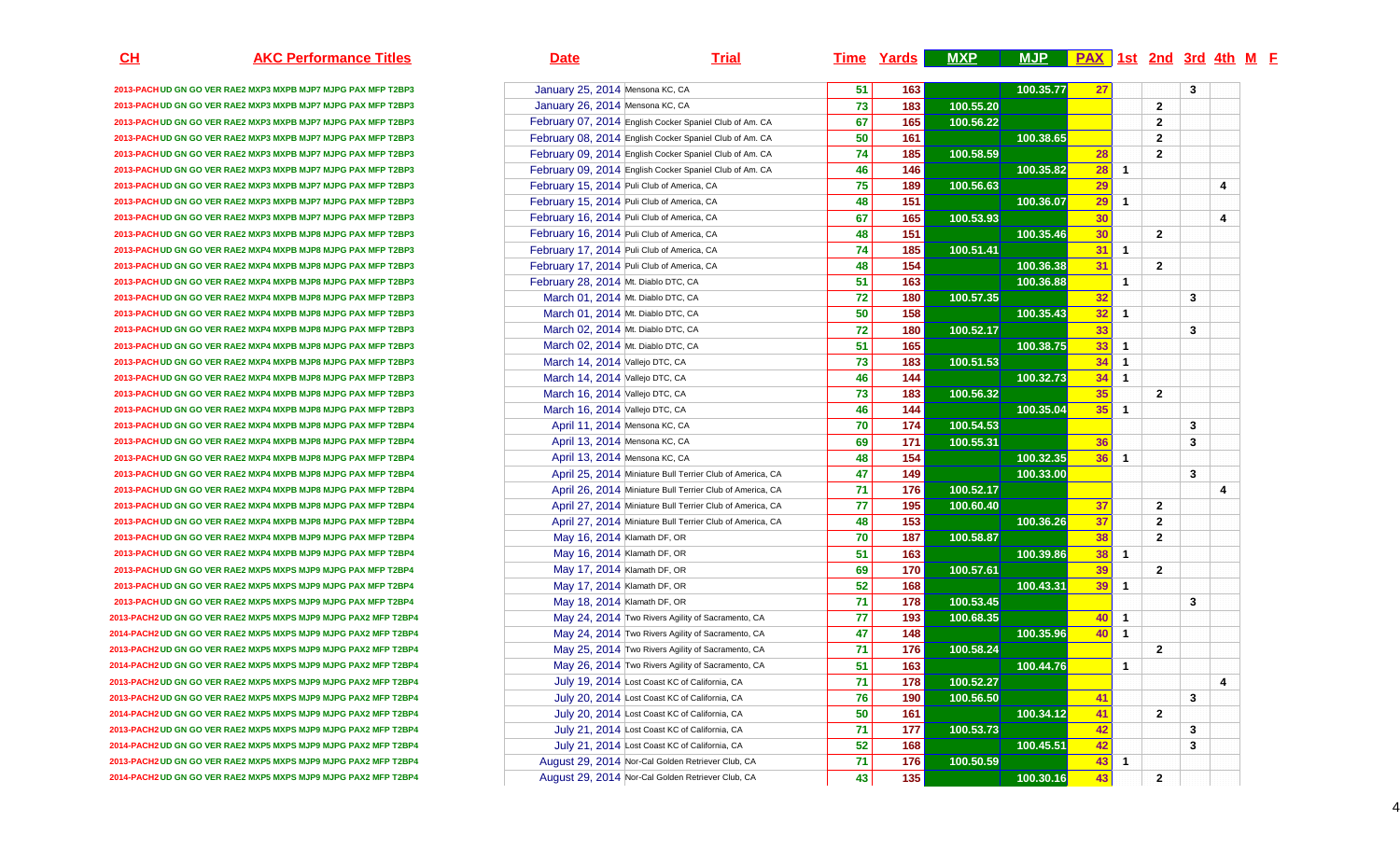| <u>CH</u> | <b>AKC Performance Titles</b>                                          | <b>Date</b>                          | <b>Trial</b>                                             |                 |                   | <u>Time Yards</u> MXP | MJP <b>PAX</b> 1st 2nd 3rd 4th M F |    |              |                |              |                  |
|-----------|------------------------------------------------------------------------|--------------------------------------|----------------------------------------------------------|-----------------|-------------------|-----------------------|------------------------------------|----|--------------|----------------|--------------|------------------|
|           | 2013-PACH2 UD GN GO VER RAE2 MXP5 MXPS MJP9 MJPG PAX2 MFP T2BP5        |                                      | August 30, 2014 Nor-Cal Golden Retriever Club, CA        | 73              | 182               | 100.52.57             |                                    |    | 1            |                |              |                  |
|           | 2014-PACH2 UD GN GO VER RAE2 MXP5 MXPS MJP9 MJPG PAX2 MFP T2BP5        |                                      | August 31, 2014 Nor-Cal Golden Retriever Club, CA        | 44              | 140               |                       | 100.29.54                          |    | $\mathbf{1}$ |                |              |                  |
|           | 2013-PACH2 UD GN GO VER RAE2 MXP5 MXPS MJP9 MJPG PAX2 MFP T2BP5        | September 01, 2014 Oakland DTC, CA   |                                                          | 70              | 173               | 100.49.15             |                                    | 44 |              | $\mathbf{2}$   |              |                  |
|           | 2014-PACH2 UD GN GO VER RAE2 MXP5 MXPS MJP9 MJPG PAX2 MFP T2BP5        | September 01, 2014 Oakland DTC, CA   |                                                          | 44              | 137               |                       | 100.31.20                          | 44 | $\mathbf{1}$ |                |              |                  |
|           | 2013-PACH2 UD GN GO VER RAE2 MXP6 MXPS MJP9 MJPG PAX2 MFP T2BP5        |                                      | September 13, 2014 Sacramento Valley Weimaraner Club, CA | 69              | 171               | 100.50.98             |                                    | 45 | $\mathbf{1}$ |                |              |                  |
|           | 2014-PACH2 UD GN GO VER RAE2 MXP6 MXPS MJP9 MJPG PAX2 MFP T2BP5        |                                      | September 13, 2014 Sacramento Valley Weimaraner Club, CA | 50              | 159               |                       | 100.38.90                          | 45 | $\mathbf{1}$ |                |              |                  |
|           | 2014-PACH2 UD GN GO VER RAE2 MXP6 MXPS MJP10 MJPC PAX2 MFP T2BP5       |                                      | September 14, 2014 Sacramento Valley Weimaraner Club, CA | 47              | 148               |                       | 100.33.89                          |    |              |                | $\mathbf{3}$ |                  |
|           | 2013-PACH2 UD GN GO VER RAE2 MXP6 MXPS MJP10 MJPC PAX2 MFP T2BP5       |                                      | September 27, 2014 Hangtown KC of Placerville, CA        | 71              | 176               | 100.51.12             |                                    | 46 |              | $\mathbf{2}$   |              |                  |
|           | 2014-PACH2 UD GN GO VER RAE2 MXP6 MXPS MJP10 MJPC PAX2 MFP T2BP5       |                                      | September 27, 2014 Hangtown KC of Placerville, CA        | 48              | 154               |                       | 100.34.92                          | 46 | $\mathbf{1}$ |                |              |                  |
|           | 2013-PACH2 UD GN GO VER RAE2 MXP6 MXPS MJP10 MJPC PAX2 MFP T2BP5       |                                      | September 28, 2014 Hangtown KC of Placerville, CA        | 71              | 177               | 100.52.77             |                                    | 47 |              | $\mathbf{2}$   |              |                  |
|           | 2014-PACH2 UD GN GO VER RAE2 MXP6 MXPS MJP10 MJPC PAX2 MFP T2BP5       |                                      | September 28, 2014 Hangtown KC of Placerville, CA        | 43              | 136               |                       | 100.29.98                          | 47 | $\mathbf{1}$ |                |              |                  |
|           | 2014-PACH2 UD GN GO VER RAE2 MXP6 MXPS MJP10 MJPC PAX2 MFP T2BP5       | October 10, 2014 Klamath DF, OR      |                                                          | 44              | 139               |                       | 100.35.60                          |    | $\mathbf{1}$ |                |              |                  |
|           | 2013-PACH2 UD GN GO VER RAE2 MXP6 MXPS MJP10 MJPC PAX2 MFP T2BP5       | October 11, 2014 Klamath DF, OR      |                                                          | 66              | 163               | 100.53.90             |                                    | 48 | $\mathbf{1}$ |                |              |                  |
|           | 2014-PACH2 UD GN GO VER RAE2 MXP6 MXPS MJP10 MJPC PAX2 MFP T2BP5       | October 11, 2014 Klamath DF, OR      |                                                          | 48              | 153               |                       | 100.32.09                          | 48 | $\mathbf{1}$ |                |              |                  |
|           | 2014-PACH2 UD GN GO VER RAE2 MXP6 MXPS MJP10 MJPC PAX2 MFP T2BP5       | October 12, 2014 Klamath DF, OR      |                                                          | 44              | 139               |                       | 100.31.83                          |    | $\mathbf{1}$ |                |              |                  |
|           | 2014-PACH2 UD GN GO VER RAE2 MXP6 MXPS MJP10 MJPC PAX2 MFP T2BP5       |                                      | October 23, 2014 Rogue Canine Agility Club, OR           | 48              | 152               |                       | 100.33.02                          |    | $\mathbf{1}$ |                |              |                  |
|           | 2014-PACH2 UD GN GO VER RAE2 MXP6 MXPS MJP10 MJPC PAX2 MFP T2BP5       |                                      | October 24, 2014 Rogue Canine Agility Club, OR           | 49              | $\frac{155}{155}$ |                       | 100.38.83                          |    |              |                |              |                  |
|           | 2013-PACH2 UD GN GO VER RAE2 MXP6 MXPS MJP10 MJPC PAX2 MFP T2BP5       |                                      | October 25, 2014 Rogue Canine Agility Club, OR           | 72              | 180               | 100.54.06             |                                    | 49 |              |                | $\mathbf{3}$ |                  |
|           | 2014-PACH2 UD GN GO VER RAE2 MXP6 MXPS MJP10 MJPC PAX2 MFP T2BP5       |                                      | October 25, 2014 Rogue Canine Agility Club, OR           | 48              | 151               |                       | 100.35.19                          | 49 | $\mathbf{1}$ |                |              |                  |
|           | 2013-PACH2 UD GN GO VER RAE2 MXP6 MXPS MJP10 MJPC PAX2 MFP T2BP5       |                                      | October 26, 2014 Rogue Canine Agility Club, OR           | 70              | 174               | 100.52.02             |                                    | 50 |              |                |              | 4                |
|           | 2014-PACH2 UD GN GO VER RAE2 MXP6 MXPS MJP10 MJPC PAX2 MFP T2BP5       |                                      | October 26, 2014 Rogue Canine Agility Club, OR           | 49              | 156               |                       | 100.35.61                          | 50 |              | $\mathbf{2}$   |              |                  |
|           | 2013-PACH2 UD GN GO VER RAE2 MXP6 MXPS MJP10 MJPC PAX2 MFP T2BP5 TQXP  |                                      | November 07, 2014 Nor-Cal Golden Retriever Club, CA      | 71              | 176               | 100.49.06             |                                    | 51 | $\mathbf{1}$ |                |              |                  |
|           | 2014-PACH2 UD GN GO VER RAE2 MXP6 MXPS MJP11 MJPC PAX2 MFP T2BP5 TQXP  |                                      | November 07, 2014 Nor-Cal Golden Retriever Club, CA      | 49              | 155               |                       | 100.33.33                          | 51 | $\mathbf{1}$ |                |              |                  |
|           | 2013-PACH2 UD GN GO VER RAE2 MXP6 MXPS MJP11 MJPC PAX2 MFP T2BP5 TQXP  |                                      | November 08, 2014 Nor-Cal Golden Retriever Club, CA      | 73              | 183               | 100.53.22             |                                    | 52 |              | $\mathbf{2}$   |              |                  |
|           | 2014-PACH2 UD GN GO VER RAE2 MXP6 MXPS MJP11 MJPC PAX2 MFP T2BP5 TQXP  |                                      | November 08, 2014 Nor-Cal Golden Retriever Club, CA      | 46              | 147               |                       | 100.30.32                          | 52 |              | $\overline{2}$ |              |                  |
|           | 2014-PACH2 UD GN GO VER RAE2 MXP6 MXPS MJP11 MJPC PAX2 MFP T2BP5 TQXP  |                                      | November 09, 2014 Nor-Cal Golden Retriever Club, CA      | 50              | 158               |                       | 100.36.43                          |    |              | $\mathbf{2}$   |              |                  |
|           | 2013-PACH2 UD GN GO VER RAE2 MXP6 MXPS MJP11 MJPC PAX2 MFPB T2BP5 TQXP |                                      | November 23, 2014 Portugese Water Dog of No. CA, CA      | 74              | 185               | 100.51.35             |                                    | 53 |              |                | $\mathbf{3}$ |                  |
|           | 2014-PACH2 UD GN GO VER RAE2 MXP6 MXPS MJP11 MJPC PAX2 MFPB T2BP5 TQXP |                                      | November 23, 2014 Portugese Water Dog of No. CA, CA      | 52              | 167               |                       | 100.35.52                          | 53 |              | $\mathbf{2}$   |              |                  |
|           | 2013-PACH2 UD GN GO VER RAE2 MXP6 MXPS MJP11 MJPC PAX2 MFPB T2BP5 TQXP |                                      | November 24, 2014 Portugese Water Dog of No. CA, CA      | 77              | 194               | 100.55.08             |                                    | 54 |              |                | 3            |                  |
|           | 2014-PACH2 UD GN GO VER RAE2 MXP6 MXPS MJP11 MJPC PAX2 MFPB T2BP5 TQXP |                                      | November 24, 2014 Portugese Water Dog of No. CA, CA      | 49              | 156               |                       | 100.30.58                          | 54 |              |                | 3            |                  |
|           | 2013-PACH2 UD GN GO VER RAE2 MXP7 MXPS MJP11 MJPC PAX2 MFPB T2BP5 TQXP | November 29, 2014 Sacramento DTC, CA |                                                          | $\overline{74}$ | 186               | 100.54.83             |                                    | 55 |              |                |              | 4                |
|           | 2014-PACH2 UD GN GO VER RAE2 MXP7 MXPS MJP11 MJPC PAX2 MFPB T2BP5 TQXP | November 29, 2014 Sacramento DTC, CA |                                                          | 53              | 170               |                       | 100.41.68                          | 55 | 1            |                |              |                  |
|           | 2014-PACH2 UD GN GO VER RAE2 MXP7 MXPS MJP11 MJPC PAX2 MFPB T2BP5 TQXP | November 30, 2014 Sacramento DTC, CA |                                                          | 51              | 163               |                       | 100.38.52                          |    |              |                | 3            |                  |
|           | 2014-PACH2 UD GN GO VER RAE2 MXP7 MXPS MJP11 MJPC PAX2 MFPB T2BP5 TQXP |                                      | December 27, 2014 Two Rivers Agility of Sacramento, CA   | 73              | 184               | 100.55.07             |                                    | 56 |              |                |              | $\boldsymbol{4}$ |
|           | 2014-PACH2 UD GN GO VER RAE2 MXP7 MXPS MJP11 MJPC PAX2 MFPB T2BP5 TQXP |                                      | December 27, 2014 Two Rivers Agility of Sacramento, CA   | 48              | 151               |                       | 100.36.32                          | 56 |              |                | 3            |                  |
|           | 2014-PACH2 UD GN GO VER RAE2 MXP7 MXPS MJP11 MJPC PAX2 MFPB T2BP5 TQXP |                                      | December 28, 2014 Two Rivers Agility of Sacramento, CA   | 53              | 170               |                       | 100.39.99                          |    |              |                | 3            |                  |
|           | 2014-PACH2 UD GN GO VER RAE2 MXP7 MXPS MJP11 MJPC PAX2 MFPB T2BP5 TQXP |                                      | December 29, 2014 Two Rivers Agility of Sacramento, CA   | 72              | 180               | 100.55.85             |                                    | 57 |              |                | $\mathbf{3}$ |                  |
|           | 2014-PACH2 UD GN GO VER RAE2 MXP7 MXPS MJP11 MJPC PAX2 MFPB T2BP5 TQXP |                                      | December 29, 2014 Two Rivers Agility of Sacramento, CA   | 48              | 154               |                       | 100.40.17                          | 57 |              |                |              | 4                |
|           | 2014-PACH2 UD GN GO VER RAE2 MXP7 MXPS MJP11 MJPC PAX2 MFPB T2BP5 TQXP |                                      | December 30, 2014 Two Rivers Agility of Sacramento, CA   | 70              | 173               | 100.57.99             |                                    | 58 |              |                |              |                  |
|           | 2014-PACH2 UD GN GO VER RAE2 MXP7 MXPS MJP12 MJPC PAX2 MFPB T2BP5 TQXP |                                      | December 30, 2014 Two Rivers Agility of Sacramento, CA   | 56              | 180               |                       | 100.39.80                          | 58 |              | $\mathbf{2}$   |              |                  |
|           | 2014-PACH2 UD GN GO VER RAE2 MXP7 MXPS MJP12 MJPC PAX2 MFPB T2BP5 TQXP |                                      | January 09, 2015 Border Terrier Club of the Redwoods, CA | 49              | 156               |                       | 100.32.44                          |    |              | 2              |              |                  |
|           | 2014-PACH2 UD GN GO VER RAE2 MXP7 MXPS MJP12 MJPC PAX2 MFPB T2BP5 TQXP |                                      | January 10, 2015 Border Terrier Club of the Redwoods, CA | 76              | 191               | 100.53.69             |                                    |    |              |                |              | 4                |
|           | 2014-PACH2 UD GN GO VER RAE2 MXP7 MXPG MJP12 MJPC PAX2 MFPB T2BP5 TQXP |                                      | January 11, 2015 Border Terrier Club of the Redwoods, CA | 77              | 195               | 100.57.01             |                                    | 59 |              | $\mathbf{2}$   |              |                  |
|           | 2014-PACH2 UD GN GO VER RAE2 MXP7 MXPG MJP12 MJPC PAX2 MFPB T2BP5 TQXP |                                      | January 11, 2015 Border Terrier Club of the Redwoods, CA | 50              | 160               |                       | 100.34.07                          | 59 | $\mathbf{1}$ |                |              |                  |
|           |                                                                        |                                      |                                                          |                 |                   |                       |                                    |    |              |                |              |                  |

**CH**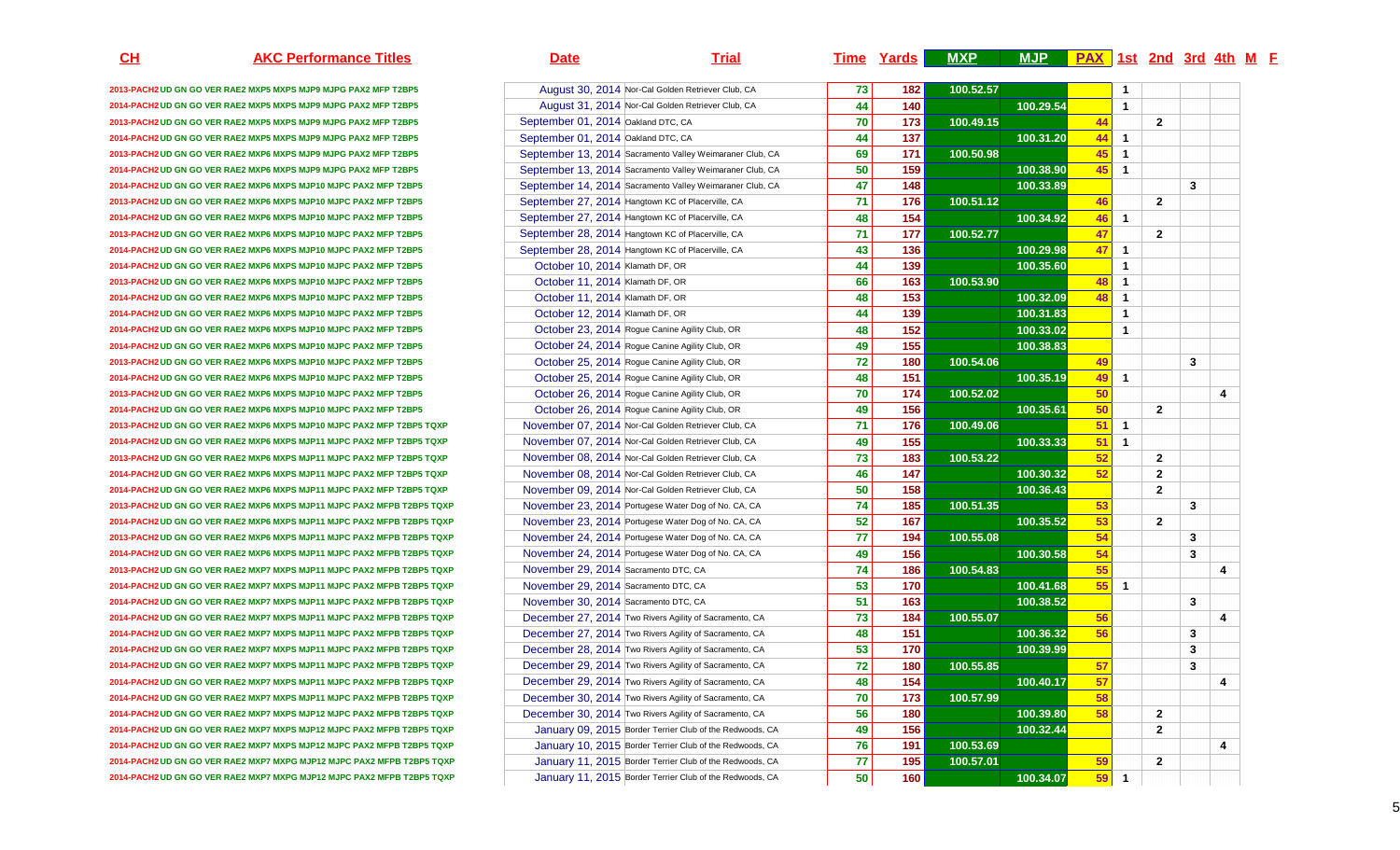**2014-PACH2 UD GN GO VER RAE2 MXP7 MXPG MJP12 MJPC PAX2 MFPB T2BP5 TQXP** February 06, 2015 English Cocker Spaniel Club of Am. CA**2015-PACH3 UD GN GO VER RAE2 MXP7 MXPG MJP12 MJPC PAX3 MFPB T2BP5 TQXP** February 07, 2015 English Cocker Spaniel Club of Am. CA**2015-PACH3 UD GN GO VER RAE2 MXP7 MXPG MJP12 MJPC PAX3 MFPB T2BP5 TQXP** February 07, 2015 English Cocker Spaniel Club of Am. CA**2015-PACH3 UD GN GO VER RAE2 MXP7 MXPG MJP12 MJPC PAX3 MFPB T2BP5 TQXP** February 08, 2015 English Cocker Spaniel Club of Am. CA2015-PACH3 UD GN GO VER RAF2 MXP7 MXPG MJP12 MJPC PAX3 MFPB T2BP5 TOXP **2015-PACH3 UD GN GO VER RAE2 MXP7 MXPG MJP12 MJPB2 MJPC PAX3 MFPB T2BP5 TQXP** February 15, 2015 Puli Club of America, CA**2015-PACH3 UD GN GO VER RAE2 MXP7 MXPG MJP12 MJPB2 MJPC PAX3 MFPB T2BP5 TQXP** February 16, 2015 Puli Club of America, CA**2015-PACH3 UD GN GO VER RAE2 MXP7 MXPG MJP12 MJPB2 MJPC PAX3 MFPB T2BP5 TQXP** February 27, 2015 Mt. Diablo DTC, CA**2015-PACH3 UD GN GO VER RAE2 MXP7 MXPG MJP12 MJPB2 MJPC PAX3 MFPB T2BP5 TQXP** February 28, 2015 Mt. Diablo DTC, CA**2015-PACH3 UD GN GO VER RAE2 MXP7 MXPG MJP12 MJPB2 MJPC PAX3 MFPB T2BP5 TQXP** February 28, 2015 Mt. Diablo DTC, CA**2015-PACH3 UD GN GO VER RAE2 MXP7 MXPG MJP12 MJPB2 MJPC PAX3 MFPB T2BP5 TQXP** March 01, 2015 Mt. Diablo DTC, CA**2015-PACH3 UD GN GO VER RAE2 MXP7 MXPG MJP12 MJPB2 MJPC PAX3 MFPB T2BP5 TQXP** March 06, 2015 American Bloodhound Club, CA**2015-PACH3 UD GN GO VER RAE2 MXP8 MXPG MJP13 MJPB2 MJPC PAX3 MFPB T2BP5 TQXP** March 06, 2015 American Bloodhound Club, CA**2015-PACH3 UD GN GO VER RAE2 MXP8 MXPG MJP13 MJPB2 MJPC PAX3 MFPB T2BP5 TQXP** March 07, 2015 American Bloodhound Club, CA**2015-PACH3 UD GN GO VER RAE2 MXP8 MXPG MJP13 MJPB2 MJPC PAX3 MFPB T2BP5 TQXP** March 07, 2015 American Bloodhound Club, CA**2015-PACH3 UD GN GO VER RAE2 MXP8 MXPG MJP13 MJPB2 MJPC PAX3 MFPB T2BP5 TQXP** March 08, 2015 American Bloodhound Club, CA**2015-PACH3 UD GN GO VER RAE2 MXP8 MXPG MJP13 MJPB2 MJPC PAX3 MFPB T2BP5 TQXP** March 20, 2015 Shetland Sheepdog Club N. CA, CA**2015-PACH3 UD GN GO VER RAE2 MXP8 MXPG MJP13 MJPB2 MJPC PAX3 MFPB T2BP5 TQXP** March 22, 2015 Shetland Sheepdog Club N. CA, CA**2015-PACH3 UD GN GO VER RAE2 MXP8 MXPG MJP13 MJPB2 MJPC PAX3 MFPB T2BP5 TQXP** April 10, 2015 Mensona KC, CA**2015-PACH3 UD GN GO VER RAE2 MXP8 MXPG MJP13 MJPB2 MJPC PAX3 MFPB T2BP5 TQXP** April 18, 2015 Northern California Bearded Collie, CA**2015-PACH3 UD GN GO VER RAE2 MXP8 MXPG MJP13 MJPB2 MJPC PAX3 MFPB T2BP5 TQXP** April 19, 2015 Northern California Bearded Collie, CA**2015-PACH3 UD GN GO VER RAE2 MXP8 MXPG MJP13 MJPB2 MJPC PAX3 MFPB T2BP5 TQXP** April 24, 2015 Miniature Bull Terrier Club of America, CA**2015-PACH3 UD GN GO VER RAE2 MXP8 MXPG MJP13 MJPB2 MJPC PAX3 MFPB T2BP5 TQXP** April 24, 2015 Miniature Bull Terrier Club of America, CA**2015-PACH3 UD GN GO VER RAE2 MXP8 MXPG MJP13 MJPB2 MJPC PAX3 MFPB T2BP5 TQXP** April 26, 2015 Miniature Bull Terrier Club of America, CA**2015-PACH3 UD GN GO VER RAE2 MXP8 MXPG MJP13 MJPB2 MJPC PAX3 MFPB T2BP5 TQXP** May 15, 2015 Klamath DF, OR**2015-PACH3 UD GN GO VER RAE2 MXP8 MXPG MJP13 MJPB2 MJPC PAX3 MFPB T2BP5 TQXP** May 16, 2015 Klamath DF, OR**2015-PACH3 UD GN GO VER RAE2 MXP8 MXPG MJP13 MJPB2 MJPC PAX3 MFPB T2BP5 TQXP** May 16, 2015 Klamath DF, OR**2015-PACH3 UD GN GO VER RAE2 MXP8 MXPG MJP14 MJPB2 MJPC PAX3 MFPB T2BP5 TQXP** May 17, 2015 Klamath DF, OR**2015-PACH3 UD GN GO VER RAE2 MXP8 MXPG MJP14 MJPB2 MJPC PAX3 MFPB T2BP5 TQXP** May 17, 2015 Klamath DF, OR**2015-PACH3 UD GN GO VER RAE2 MXP8 MXPG MJP14 MJPB2 MJPC PAX3 MFPB T2BP5 TQXP** June 09, 2015 Portuguese Water Dog Club of N. CA, CA**2015-PACH3 UD GN GO VER RAE2 MXP8 MXPG MJP14 MJPB2 MJPC PAX3 MFPB T2BP5 TQXP** June 10, 2015 Portuguese Water Dog Club of N. CA, CA2015-PACH3 UD GN GO VER RAE2 MXP8 MXPG MJP14 MJPB2 MJPC PAX3 MFPB T2BP5 TQXP September 12, 2015 Nova Scotia Duck Tolling Retriever, CA 2015-**PACH3 UD GN GO VER RAE2 MXP8 MXPG MJP14 MJPB2 MJPC PAX3 MFPB T2BP5 TQXP September 13, 2015 Nova Scotia Duck Tolling Retriever, CA 2015-PACH3 UD GN GO VER RAE2 MXP8 MXPG MJP14 MJPB2 MJPC PAX3 MFPB T2BP5 TQXP** October 10, 2015 Truckee Measows DTC, CA**2015-PACH3 UD GN GO VER RAE2 MXP8 MXPG MJP14 MJPB2 MJPC PAX3 MFPB T2BP5 TQXP** October 29, 2015 Rogue Canine Agility Club, OR**2015-PACH3 UD GN GO VER RAE2 MXP6 MXPG MJP14 MJPB2 MJPC PAX3 MFPB T2BP5 TQXP October 29, 2015 Rogue Canine Agility Club, OR 2015-PACH3 UD GN GO VER RAE2 MXP8 MXPG MJP14 MJPB2 MJPC PAX3 MFPS T2BP5 TQXP2015-PACH3 UD GN GO VER RAE2 MXP8 MXPG MJP14 MJPB2 MJPC PAX3 MFPS T2BP5 TQXP2015-PACH3 UD GN GO VER RAE2 MXP9 MXPG MJP14 MJPB2 MJPC PAX3 MFPS T2BP5 TQXP2015-PACH3 UD GN GO VER RAE2 MXP9 MXPG MJP14 MJPB2 MJPC PAX3 MFPS T2BP5 TQXP2015-PACH3 UD GN GO VER RAE2 MXP9 MXPG MJP14 MJPB2 MJPC PAX3 MFPS T2BP5 TQXP2015-PACH3 UD GN GO VER RAE2 MXP9 MXPG MJP14 MJPB2 MJPC PAX3 MFPS T2BP5 TQXP2015-PACH3 UD GN GO VER RAE2 MXP9 MXPG MJP14 MJPB2 MJPC PAX3 MFPS T2BP5 TQXP**

**2015-PACH3 UD GN GO VER RAE2 MXP9 MXPG MJP14 MJPB2 MJPC PAX3 MFPS T2BP5 TQXP**

## **AKC Performance Titles Date Trial Time Yards MXP MJP PAX 1st 2nd 3rd 4th <sup>M</sup>FAX** 1st 2nd 3rd 4th M F **February 06, 2015 English Cocker Spaniel Club of Am. CA 74 187 100.54.50 <sup>2</sup> February 07, 2015** English Cocker Spaniel Club of Am. CA **182 182 1916.54.23**<br> **73** 182 100.54.23<br> **73** 169 169 **60** 3 **53 169 100.40.67** $\begin{array}{|c|c|c|}\n\hline\n60 & 1 \\
\hline\n61 & 1\n\end{array}$ **February 08. 2015** English Cocker Spaniel Club of Am. CA **179** 179 100.48.48 **8** 61 1 February 08, 2015 English Cocker Spaniel Club of Am. CA **50 158 100.33.01 61 1 48 151 100.34.68 <sup>3</sup>** A **51 163 160.37.67 <sup>3</sup> 48 154 100.31.02**100.31.02 1 **74 185 100.55.90 <sup>62</sup>** A **48 153 100.33.44** 100.33.44 62 2<br>100.31.17 1 A **48 152 100.31.17**  $\begin{array}{|c|c|c|}\n\hline\n&1 \\
\hline\n63 & 1\n\end{array}$ March 06, 2015 American Bloodhound Club, CA **190** 190, 57.91 **63 1**  March 06, 2015 American Bloodhound Club, CA **167** 167 167 167 168.35.23<br>March 07, 2015 American Bloodhound Club, CA 169 169 169 169 169.56.03 **63 1**  March 07, 2015 American Bloodhound Club, CA **189 100.56.03** 175 189 100.56.03<br>March 07. 2015 American Bloodhound Club, CA 56 181 **64 3**  A **56 181 100.41.34 64 2**  March 08, 2015 American Bloodhound Club, CA **165** 100.35.37<br>
March 20, 2015 Shetland Sheepdog Club N. CA, CA 142 133 100.30.20 **<sup>2</sup>** March 20, 2015 Shetland Sheepdog Club N. CA, CA **120 120 133** 100.30.20 100.30.20 **<sup>1</sup>** March 22, 2015 Shetland Sheepdog Club N. CA, CA **187** 187 100.64.61 **<sup>2</sup>** April 10, 2015 Mensona KC, CA **168 168 168 100.48.70**<br>**68 168 100.48.70**<br>**68 168 168 169.2015** Northern California Bearded Collie, CA 19 156 **0** 1 **49 156 100.34.89 <sup>1</sup>** April 19, 2015 Northern California Bearded Collie, CA **147 100.35.68 100.35.68 <sup>3</sup> 73 182 100.54.122** 65 1 **50 159 100.35.92** 100.35.92 **65 1**  April 26, 2015 Miniature Bull Terrier Club of America, CA **166** 100.35.05<br>May 15, 2015 Klamath DF, OR 100.45.17 100.35.05**\_\_\_\_\_\_\_<mark>\_\_1</mark><br>100.45.17 53** 170 100.45.17 **<sup>3</sup>** R <mark>73 183 100.59.85</mark> **66** 1 **52 166 100.40.02100.40.02** 66 2 R<sub>2</sub> 100.56.25 **67** 4 R 100.33.73 **67 2 100.57.79**<br> **100.57.79**<br> **100.57.79**<br> **100.57.79**<br> **100.57.79**<br> **100.57.79 <sup>1</sup> 51 163 100.28.37 163 100.28.37 163 100.28.37 100.28.37 100.28.37 100.28.37 100.28.37 <sup>1</sup> 45 143 100.31.13 100.31.13 100.31.13 143 143 100.31.13 <sup>1</sup> 51** 162 100.34.75<br> **51 162** 100.34.75<br>
October 10. 2015 Truckee Measows DTC, CA 168 151 162 100.37.19 **<sup>2</sup>** A 1990 1991 1991 1992 1<mark>48</mark> 151 151 151 160.37.19 <mark>9</mark> <mark>1</mark> October 29, 2015 Rogue Canine Agility Club, OR **183** 183 184 100.59.69<br> **24 160.59.69**<br> **253 172** 172 **8** 1 R <mark>53 172 100.39.35</mark> 100.39.35 68 1 October 30, 2015 Rogue Canine Agility Club, OR **76 191 100.65.044** 2 **69** 2 October 30, 2015 Rogue Canine Agility Club, ORR 100.44.33 **69 2**  October 31, 2015 Rogue Canine Agility Club, OR **76 190 100.66.55 <sup>2</sup>** November 01, 2015 Rogue Canine Agility Club, OR **77 195 100.60.438 1 1 1 1 1 1**  November 01, 2015 Rogue Canine Agility Club, OR **53 169 100.41.15**100.41.15 70 1<br>
<u>71</u> November 27, 2015 Sacramento DTC, CA **76 190 100.57.19 71 4**  November 27, 2015 Sacramento DTC, CA **55 176 100.40.67** 176 100.40.67 **12** 3<br>**12**  November 28, 2015 Sacramento DTC, CA **74 187 100.60.011 72 1 1 4**

**CH**

6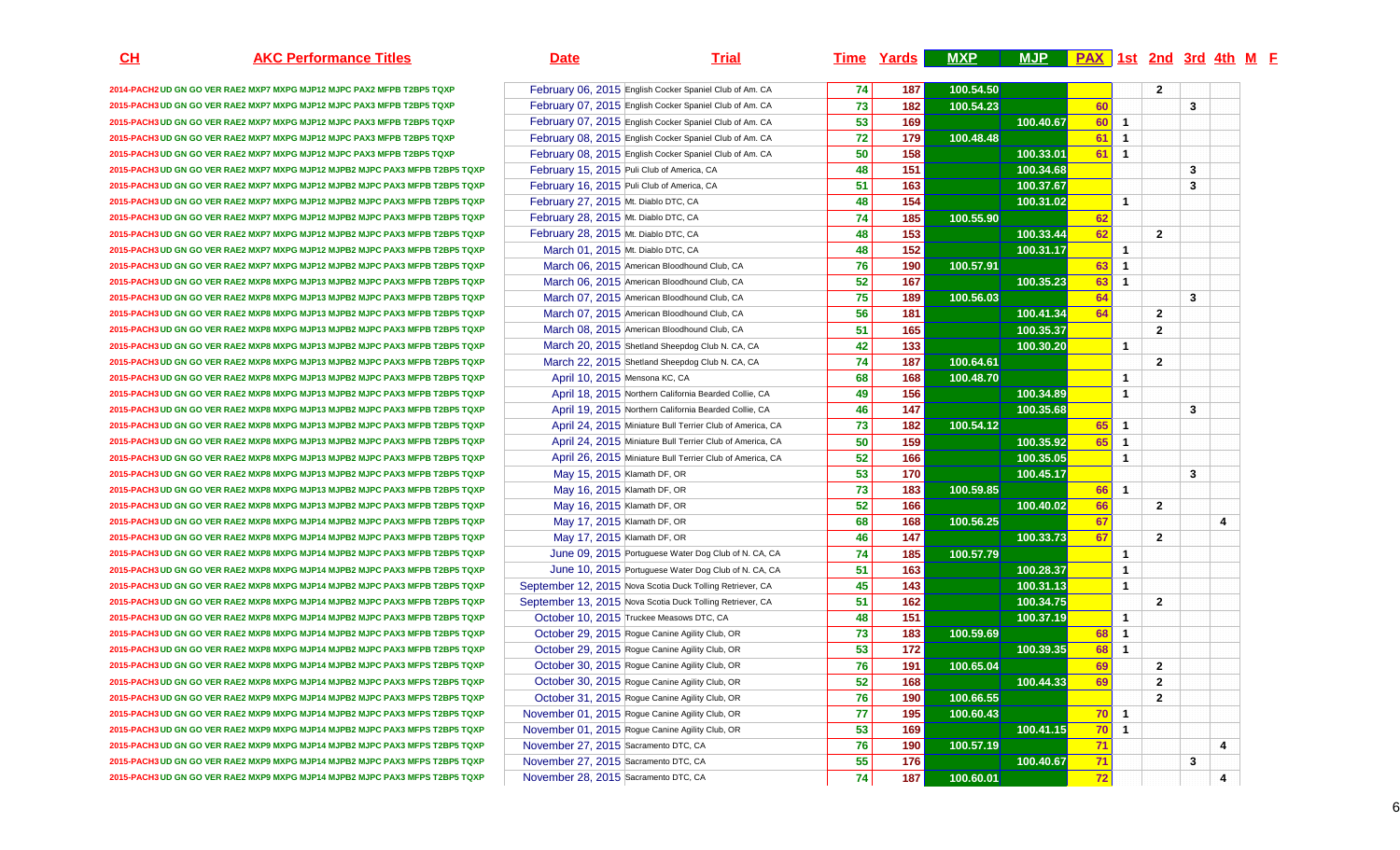| $CH$    | <b>AKC Performance Titles</b>                                                 | <b>Date</b>                          | <b>Trial</b>                                                    |                 | Time Yards    | <b>MXP</b> | MJP PAX 1st 2nd 3rd 4th M F |    |                |                |            |                         |  |
|---------|-------------------------------------------------------------------------------|--------------------------------------|-----------------------------------------------------------------|-----------------|---------------|------------|-----------------------------|----|----------------|----------------|------------|-------------------------|--|
|         | 2015-PACH3 UD GN GO VER RAE2 MXP9 MXPG MJP14 MJPB2 MJPC PAX3 MFPS T2BP5 TQXP  | November 28, 2015 Sacramento DTC, CA |                                                                 | 46              | 145           |            | 100.39.36                   | 72 |                |                |            |                         |  |
|         | 2015-PACH3 UD GN GO VER RAE2 MXP9 MXPG MJP15 MJPB2 MJPC PAX3 MFPS T2BP5 TQXP  | November 29, 2015 Sacramento DTC, CA |                                                                 | 77              | 194           | 100.56.47  |                             | 73 |                | $\overline{2}$ |            |                         |  |
|         | 2015-PACH3 UD GN GO VER RAE2 MXP9 MXPG MJP15 MJPB2 MJPC PAX3 MFPS T2BP5 TQXP  | November 29, 2015 Sacramento DTC, CA |                                                                 | 54              | 174           |            | 100.42.22                   | 73 |                |                |            |                         |  |
|         | 2015-PACH3 UD GN GO VER RAE2 MXP9 MXPG MJP15 MJPB2 MJPC PAX3 MFPS T2BP5 TQXP  |                                      | December 12, 2015 Staffordshire Bull Terrier Club America, CA   | 77              | 193           | 100.55.21  |                             | 74 |                |                |            |                         |  |
|         | 2015-PACH3 UD GN GO VER RAE2 MXP9 MXPG MJP15 MJPB2 MJPC PAX3 MFPS T2BP5 TQXP  |                                      | December 12, 2015 Staffordshire Bull Terrier Club America, CA   | 50              | 158           |            | 100.34.25                   | 74 |                |                |            | $\overline{4}$          |  |
|         | 2015-PACH3 UD GN GO VER RAE2 MXP9 MXPG MJP15 MJPB2 MJPC PAX3 MFPS T2BP5 TQXP  |                                      | December 13, 2015 Staffordshire Bull Terrier Club America, CA   | $\overline{53}$ | $\boxed{172}$ |            | 100.37.82                   |    |                | $\overline{2}$ |            |                         |  |
|         | 2015-PACH3 UD GN GO VER RAE2 MXP9 MXPG MJP15 MJPB2 MJPC PAX3 MFPS T2BP5 TQXP  |                                      | December 26, 2015 Two Rivers Agility of Sacramento, CA          | 74              | 185           | 100.64.28  |                             | 75 |                |                |            |                         |  |
|         | 2015-PACH3 UD GN GO VER RAE2 MXP9 MXPG MJP15 MJPB2 MJPC PAX3 MFPS T2BP5 TQXP  |                                      | December 26, 2015 Two Rivers Agility of Sacramento, CA          | 50              | 160           |            | 100.43.18                   | 75 |                |                | 3          |                         |  |
|         | 2015-PACH3 UD GN GO VER RAE2 MXP9 MXPG MJP15 MJPB2 MJPC PAX3 MFPS T2BP5 TQXP  |                                      | December 27, 2015 Two Rivers Agility of Sacramento, CA          | 72              | 180           | 100.60.24  |                             | 76 |                |                |            |                         |  |
|         | 2015-PACH3 UD GN GO VER RAE2 MXP9 MXPG MJP15 MJPB2 MJPC PAX3 MFPS T2BP5 TQXP  |                                      | December 27, 2015 Two Rivers Agility of Sacramento, CA          | 50              | 159           |            | 100.39.44                   | 76 |                |                |            | $\overline{\mathbf{4}}$ |  |
|         | 2015-PACH3 UD GN GO VER RAE2 MXP9 MXPG MJP15 MJPB2 MJPC PAX3 MFPS T2BP5 TQXP  |                                      | December 28, 2015 Two Rivers Agility of Sacramento, CA          | 75              | 188           | 100.61.41  |                             | 77 |                |                |            | 4                       |  |
|         | 2015-PACH3 UD GN GO VER RAE2 MXP9 MXPG MJP15 MJPB2 MJPC PAX3 MFPS T2BP5 TQXP  |                                      | December 28, 2015 Two Rivers Agility of Sacramento, CA          | 49              | 157           |            | 100.39.92                   | 77 |                |                |            |                         |  |
|         | 2015-PACH3 UD GN GO VER RAE2 MXP9 MXPG MJP15 MJPB2 MJPC PAX3 MFPS T2BP5 TQXP  |                                      | December 29, 2015 Two Rivers Agility of Sacramento, CA          | 73              | 183           | 100.63.69  |                             | 78 |                |                | 3          |                         |  |
|         | 2015-PACH3 UD GN GO VER RAE2 MXP9 MXPG MJP15 MJPB2 MJPC PAX3 MFPS T2BP5 TQXP  |                                      | December 29, 2015 Two Rivers Agility of Sacramento, CA          | 46              | 145           |            | 100.36.14                   | 78 |                | $\overline{2}$ |            |                         |  |
|         | 2015-PACH3 UD GN GO VER RAE2 MXP10 MXPC MJP15 MJPB2 MJPC PAX3 MFPS T2BP5 TQXP |                                      | January 15, 2016 Border Terrier Club of the Redwoods, CA        | 70              | 174           | 100.56.09  |                             |    |                |                | 3          |                         |  |
|         | 2015-PACH3 UD GN GO VER RAE2 MXP10 MXPC MJP15 MJPB2 MJPC PAX3 MFPS T2BP6 TQXP |                                      | January 16, 2016 Border Terrier Club of the Redwoods, CA        | 73              | 182           | 100.46.81  |                             | 79 |                | $\overline{2}$ |            |                         |  |
|         | 2015-PACH3 UD GN GO VER RAE2 MXP10 MXPC MJP15 MJPB2 MJPC PAX3 MFPS T2BP6 TQXP |                                      | January 16, 2016 Border Terrier Club of the Redwoods, CA        | 47              | 150           |            | 100.37.00                   | 79 |                |                | 3          |                         |  |
|         | 2016-PACH4 UD GN GO VER RAE2 MXP10 MXPC MJP15 MJPB2 MJPC PAX4 MFPS T2BP6 TQXP |                                      | January 17, 2016 Border Terrier Club of the Redwoods, CA        | 70              | 175           | 100.56.15  |                             | 80 |                | $\overline{2}$ |            |                         |  |
|         | 2016-PACH4 UD GN GO VER RAE2 MXP10 MXPC MJP15 MJPB2 MJPC PAX4 MFPS T2BP6 TQXP |                                      | January 17, 2016 Border Terrier Club of the Redwoods, CA        | 47              | 150           |            | 100.33.44                   | 80 | $\blacksquare$ |                |            |                         |  |
|         | 2016-PACH4 UD GN GO VER RAE2 MXP10 MXPC MJP15 MJPB2 MJPC PAX4 MFPS T2BP6 TQXP | January 29, 2016 Mensona KC, CA      |                                                                 | 50              | 158           |            | 100.38.90                   |    | $\overline{1}$ |                |            |                         |  |
|         | 2016-PACH4 UD GN GO VER RAE2 MXP10 MXPC MJP15 MJPB2 MJPC PAX4 MFPS T2BP6 TQXP | January 30, 2016 Mensona KC, CA      |                                                                 | 74              | 187           | 100.61.07  |                             |    | $\overline{1}$ |                |            |                         |  |
|         | 2016-PACH4 UD GN GO VER RAE2 MXP10 MXPC MJP16 MJPB2 MJPC PAX4 MFPS T2BP6 TQXP | January 31, 2016 Mensona KC, CA      |                                                                 | 75              | 188           | 100.58.90  |                             | 81 |                | $\overline{2}$ |            |                         |  |
|         | 2016-PACH4 UD GN GO VER RAE2 MXP10 MXPC MJP16 MJPB2 MJPC PAX4 MFPS T2BP6 TQXP | January 31, 2016 Mensona KC, CA      |                                                                 | 48              | 154           |            | 100.34.84                   | 81 |                | $\overline{2}$ |            |                         |  |
|         | 2016-PACH4 UD GN GO VER RAE2 MXP10 MXPC MJP16 MJPB2 MJPC PAX4 MFPS T2BP6 TQXP |                                      | February 19, 2016 Puli Club of America, CA                      | 51              | 162           |            | 100.38.07                   |    |                |                | 3          |                         |  |
|         | 2016-PACH4 UD GN GO VER RAE2 MXP10 MXPC MJP16 MJPB2 MJPC PAX4 MFPS T2BP6 TQXP |                                      | February 20, 2016 Puli Club of America, CA                      | 75              | 188           | 100.58.93  |                             | 82 |                |                | 3          |                         |  |
|         | 2016-PACH4 UD GN GO VER RAE2 MXP10 MXPC MJP16 MJPB2 MJPC PAX4 MFPS T2BP6 TQXP |                                      | February 20, 2016 Puli Club of America, CA                      | 53              | 170           |            | 100.40.03                   | 82 |                |                |            | 4                       |  |
|         | 2016-PACH4 UD GN GO VER RAE2 MXP10 MXPC MJP16 MJPB2 MJPC PAX4 MFPS T2BP6 TQXP |                                      | February 21, 2016 Puli Club of America, CA                      | 71              | 178           | 100.52.79  |                             | 83 |                | $\overline{2}$ |            |                         |  |
|         | 2016-PACH4 UD GN GO VER RAE2 MXP10 MXPC MJP16 MJPB2 MJPC PAX4 MFPS T2BP6 TQXP |                                      | February 21, 2016 Puli Club of America, CA                      | 50              | 159           |            | 100.36.00                   | 83 |                | $\overline{2}$ |            |                         |  |
|         | 2016-PACH4 UD GN GO VER RAE2 MXP10 MXPC MJP16 MJPB2 MJPC PAX4 MFPS T2BP6 TQXP | March 05, 2016 Mt. Diablo DTC, CA    |                                                                 | 72              | 179           | 100.61.81  |                             | 84 | -1             |                |            |                         |  |
|         | 2016-PACH4 UD GN GO VER RAE2 MXP10 MXPC MJP16 MJPB2 MJPC PAX4 MFPS T2BP6 TQXP | March 05, 2016 Mt. Diablo DTC, CA    |                                                                 | 47              | 148           |            | 100.36.38                   | 84 |                |                |            | $\overline{\mathbf{A}}$ |  |
|         | 2016-PACH4 UD GN GO VER RAE2 MXP10 MXPC MJP16 MJPB2 MJPC PAX4 MFPS T2BP6 TQXP | March 06, 2016 Mt. Diablo DTC, CA    |                                                                 | 47              | 148           |            | 100.36.33                   |    |                |                |            |                         |  |
|         | 2016-PACH4 UD GN GO VER RAE2 MXP10 MXPC MJP16 MJPB2 MJPC PAX4 MFPS T2BP6 TQXP | October 16, 2016 Kalmath DF, OR      |                                                                 | 51              | 162           |            | 100.42.79                   |    | $\overline{1}$ |                |            |                         |  |
|         | 2016-PACH4 UD GN GO VER RAE2 MXP10 MXPC MJP16 MJPB2 MJPC PAX4 MFPS T2BP6 TQXP |                                      | November 26, 2016 Portuguese Water DC of No. CA, CA             | 43              | 135           |            | 100.36.04                   |    |                | $\overline{2}$ |            |                         |  |
|         | 2016-PACH4 UD GN GO VER RAE2 MXP10 MXPC MJP16 MJPB2 MJPC PAX4 MFPS T2BP6 TQXP |                                      | November 27, 2016 Portuguese Water DC of No. CA, CA             | 51              | 163           |            | 100.43.22                   |    | $\overline{1}$ |                |            |                         |  |
|         | 2016-PACH4 UD GN GO VER RAE2 MXP10 MXPC MJP16 MJPB2 MJPC PAX4 MFPS T2BP6 TQXP |                                      | December 16, 2016 Staffordshire Bull Terier Club of America, CA | 48              | 151           |            | 100.42.21                   |    |                | $\overline{2}$ |            |                         |  |
|         | 2016-PACH4 UD GN GO VER RAE2 MXP10 MXPC MJP17 MJPB2 MJPC PAX4 MFPS T2BP6 TQXP |                                      | December 17, 2016 Staffordshire Bull Terier Club of America, CA | 48              | 153           |            | 100.41.15                   |    | $\overline{1}$ |                |            |                         |  |
|         | 2016-PACH4 UD GN GO VER RAE2 MXP10 MXPC MJP17 MJPB2 MJPC PAX4 MFPS T2BP6 TQXP |                                      | December 18, 2016 Staffordshire Bull Terier Club of America, CA | 49              | $\boxed{155}$ |            | 100.38.65                   |    |                | $\overline{2}$ |            |                         |  |
|         | 2016-PACH4 UD GN GO VER RAE2 MXP10 MXPC MJP17 MJPB2 MJPC PAX4 MFPS T2BP6 TQXP |                                      | March 23, 2017 Flat Coated Retriever Society of America, CA     | 50              | 159           |            | 100.41.35                   |    |                | $\overline{2}$ |            |                         |  |
| Summary |                                                                               |                                      | 279                                                             |                 |               | 107        | 172                         | 84 | 95             |                | 84 58 25 m |                         |  |
|         | <b>Snowy Pines Tundra</b>                                                     |                                      |                                                                 |                 |               |            |                             |    |                |                |            |                         |  |
|         | CD GN RE AXP AJP NFP                                                          |                                      | February 19, 2012 Puli Club of America, CA                      | 75              | 188           | 100.71.33  |                             |    |                |                |            |                         |  |
|         | CD GN RE AXP AJP NFP                                                          | November 24, 2012 Sacramento DTC, CA |                                                                 | 75              | 189           | 100.74.45  |                             |    |                |                |            |                         |  |
|         | CD GN RE AXP AJP NFP                                                          | November 25, 2012 Sacramento DTC, CA |                                                                 | 75              | 188           | 100.74.68  |                             |    |                |                |            |                         |  |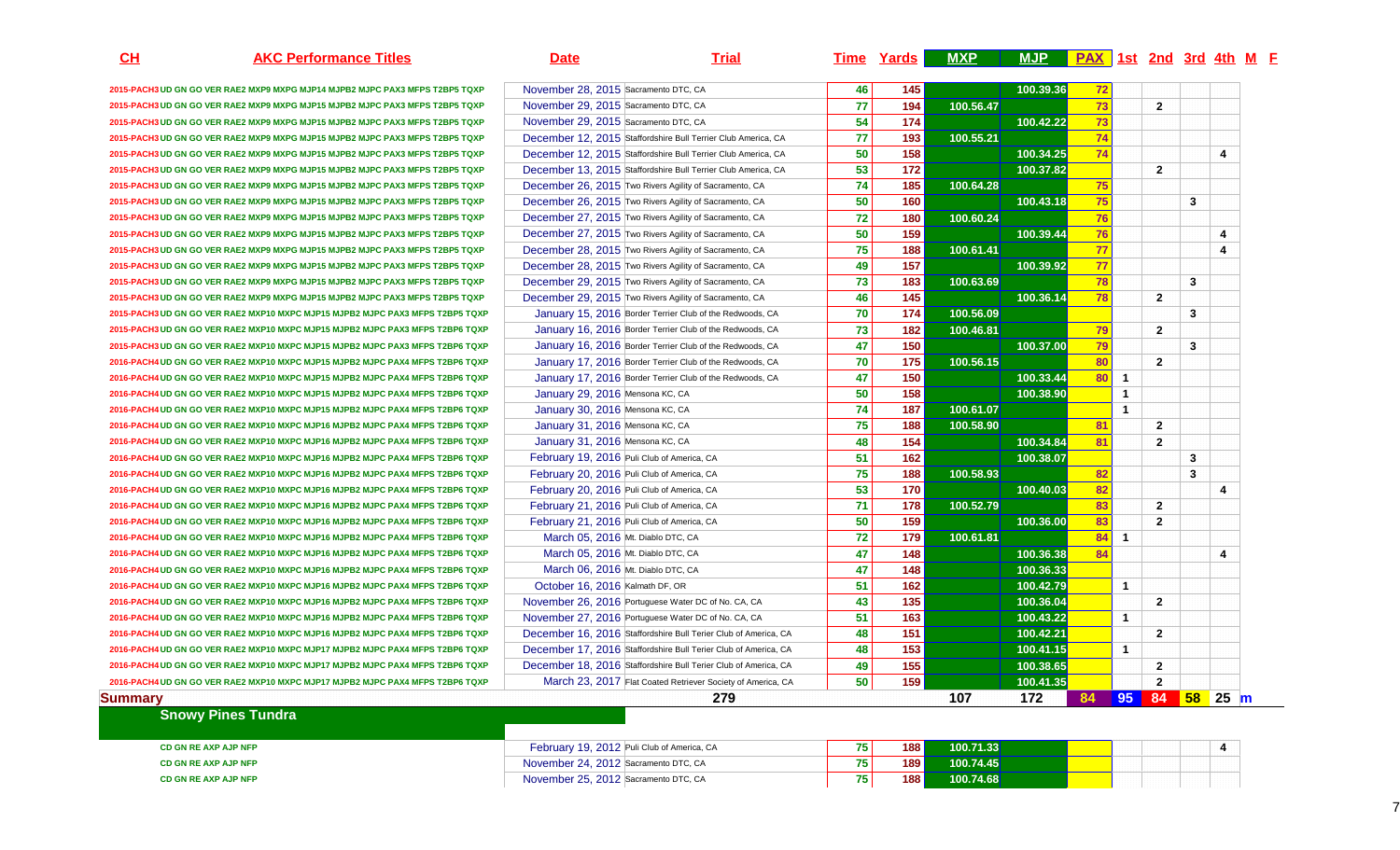| CL<br><b>AKC Performance Titles</b> | <b>Date</b>                                            | <b>Trial</b>                                                  |    | Time Yards | <b>MXP</b> | MJP PAX 1st 2nd 3rd 4th M F |            |                         |                |                  |                         |
|-------------------------------------|--------------------------------------------------------|---------------------------------------------------------------|----|------------|------------|-----------------------------|------------|-------------------------|----------------|------------------|-------------------------|
| CD GN RE AXP AJP OFP                |                                                        | January 11, 2013 Border Terrier Club of the Redwoods, CA      | 77 | 194        | 100.74.34  |                             |            |                         |                |                  |                         |
| CD GN RE AXP AJP OFP                |                                                        | January 13, 2013 Border Terrier Club of the Redwoods, CA      | 77 | 193        | 100.76.54  |                             |            |                         |                | 3                |                         |
| <b>CD GN RE AXP AJP OFP</b>         | February 16, 2013 Puli Club of America, CA             |                                                               | 73 | 182        | 100.64.08  |                             |            |                         |                |                  |                         |
| <b>CD GN RE AXP AJP OFP</b>         | February 17, 2013 Puli Club of America, CA             |                                                               | 76 | 190        | 100.75.23  |                             |            |                         |                |                  |                         |
| CD GN RE AXP AJP OFP                | February 23, 2013 Mensona KC, CA                       |                                                               | 74 | 187        | 100.70.40  |                             |            |                         |                |                  |                         |
| CD GN RE AXP AJP OFP                | March 02, 2013 Mt. Diablo DTC, CA                      |                                                               | 73 | 175        | 100.72.85  |                             |            |                         |                |                  |                         |
| <b>CD GN RE MXP AJP OFP</b>         | March 03, 2013 Mt. Diablo DTC, CA                      |                                                               | 70 | 174        | 100.70.46  |                             |            |                         |                | 3                |                         |
| <b>CD GN RE MXP AJP OFP</b>         |                                                        | March 24, 2013 Shetland Sheepdog Club N. CA, CA               | 70 | 174        | 100.68.92  |                             |            |                         | $\overline{2}$ |                  |                         |
| <b>CD GN RE MXP AJP OFP</b>         |                                                        | April 25, 2013 Staffordshire Bull Terrier CoA, CA             | 76 | 192        | 100.75.73  |                             |            |                         |                |                  | 4                       |
| <b>CD GN RE MXP AJP OFP</b>         |                                                        | April 26, 2013 Staffordshire Bull Terrier CoA, CA             | 73 | 184        | 100.72.40  |                             |            |                         |                |                  | 4                       |
| <b>CD GN RE MXP AJP OFP</b>         | May 17, 2013 Klamath DF, OR                            |                                                               | 47 | 149        |            | 100.47.64                   |            |                         |                |                  | $\overline{\mathbf{4}}$ |
| CD GN RE MXP AJP OFP                |                                                        | July 13, 2013 Sacramento Valley Weimaraner Club, CA           | 69 | 172        | 100.67.94  |                             |            |                         |                |                  | $\overline{\mathbf{4}}$ |
| <b>CD GN RE MXP AJP OFP</b>         | July 20, 2013 Lost Coast KC, CA                        |                                                               | 77 | 193        | 100.68.71  |                             |            |                         |                | 3                |                         |
| CD GN RE MXP AJP OFP                | July 22, 2013 Lost Coast KC, CA                        |                                                               | 77 | 193        | 100.65.47  |                             |            |                         |                |                  | $\overline{\mathbf{4}}$ |
| <b>CDX GN RE MXP AJP OFP</b>        | September 01, 2013 Rogue Canine Agility Club, CA       |                                                               | 71 | 177        | 100.71.15  |                             |            |                         |                |                  | 4                       |
| <b>CDX GN RE MXP AJP OFP</b>        |                                                        | September 20, 2013 Irish Setter Club of The Pacific- S.F., CA | 74 | 187        | 100.72.38  |                             |            |                         |                |                  |                         |
| <b>CDX GN RE MXP AJP OFP</b>        |                                                        | September 22, 2013 Irish Setter Club of The Pacific- S.F., CA | 74 | 187        | 100.68.91  |                             |            |                         | $\mathbf{2}$   |                  |                         |
| <b>CDX GN RE MXP2 AJP OFP</b>       | October 11, 2013 Klamath DF, OR                        |                                                               | 69 | 172        | 100.60.94  |                             |            |                         |                |                  | $\overline{\mathbf{4}}$ |
| <b>CDX GN RE MXP2 AJP OFP</b>       | October 12, 2013 Klamath DF, OR                        |                                                               | 52 | 166        |            | 100.52.59                   |            |                         |                |                  | $\overline{\mathbf{A}}$ |
| <b>CDX GN RE MXP2 AJP OFP</b>       | November 30, 2013 Sacramento DTC, CA                   |                                                               | 70 | 174        | 100.66.99  |                             |            |                         |                | 3                |                         |
| <b>CDX GN RE MXP2 AJP OFP</b>       |                                                        | February 08, 2014 English Cocker Spaniel Club of Am. CA       | 71 | 176        | 100.71.77  |                             |            |                         |                |                  |                         |
| <b>CDX GN RE MXP2 AJP OFP</b>       | February 16, 2014 Puli Club of America, CA             |                                                               | 67 | 165        | 100.67.20  |                             |            |                         |                |                  |                         |
| <b>CDX GN RE MXP2 AJP OFP</b>       | March 15, 2014 Vallejo DTC, CA                         |                                                               | 67 | 166        | 100.67.55  |                             |            |                         |                |                  |                         |
| CDX GN RE MXP2 MXPB AJP OFP         |                                                        | April 11, 2014 Miniature Bull Terrier Club of America, CA     | 70 | 174        | 100.65.43  |                             |            |                         |                |                  | 4                       |
| <b>CDX GN RE MXP2 MXPB AJP OFP</b>  |                                                        | April 25, 2014 Miniature Bull Terrier Club of America, CA     | 77 | 195        | 100.67.59  |                             |            |                         |                |                  |                         |
| <b>CDX GN RE MXP2 MXPB AJP OFP</b>  | May 16, 2014 Klamath DF, OR                            |                                                               | 70 | 187        | 100.70.53  |                             |            |                         |                | 3                |                         |
| <b>CDX GN RE MXP2 MXPB AJP OFP</b>  | May 17, 2014 Klamath DF, OR                            |                                                               | 69 | 170        | 100.68.65  |                             |            |                         |                | 3                |                         |
| CDX GN RE MXP2 MXPB AJP OFP         |                                                        | July 19, 2014 Lost Coast KC of California, CA                 | 71 | 178        | 100.66.66  |                             |            |                         |                |                  |                         |
| <b>CDX GN RE MXP3 MXPB AJP OFP</b>  |                                                        | March 21, 2015 Shetland Sheepdog Club N. CA, CA               | 72 | 180        | 100.70.87  |                             |            |                         |                | 3                |                         |
| <b>CDX GN RE MXP3 MXPB AJP OFP</b>  | June 10, 2015 Sacremento DTC, CA                       |                                                               | 73 | 184        | 100.64.72  |                             |            |                         | $\overline{2}$ |                  |                         |
| CDX GN RE MXP3 MXPB AJP AXP XFP     | December 28, 2015 Two Rivers Agility of Sacramento, CA |                                                               | 75 | 188        | 100.72.63  |                             |            |                         |                |                  |                         |
| <b>Summary</b>                      |                                                        | 34                                                            |    |            | 32         | $\mathbf{2}$                | <b>ERR</b> | $\overline{\mathbf{0}}$ | $\mathbf{3}$   | $\blacksquare$ 7 | $\blacksquare$ 10       |

| CD BN RM RAE AXP OJP MFP SIN SEN CGCA TKA                       | September 25, 2021 Irish Setter Club of Ohio, OH           | 186 | 74 I            | 100.55.20 |  |   |  |
|-----------------------------------------------------------------|------------------------------------------------------------|-----|-----------------|-----------|--|---|--|
| CD BN RM RAE AXP OJP MFP SIN SEN CGCA TKA                       | October 01, 2021 American Eskimo DT of America, OH         | 179 | 72 I            | 100.55.18 |  |   |  |
| CD BN RM RAE AXP OJP MFP SIN SEN CGCA TKA                       | October 15, 2021 Cuyahoga Valley Golden Retriever Club, OH | 193 | 77 I            | 100.58.58 |  |   |  |
| CD BN RM2 RAE2 AXP AJP MFP SIN SEN CGCA TKA                     | December 17, 2021 German Shepherd DC of Northern OH, OH    | 183 | 731             | 100.59.46 |  |   |  |
| CD BN RM2 RAE2 AXP AJP MFP SIN SEN CGCA TKA                     | January 08, 2022 Irish Setter Club of Ohio, OH             | 178 | 71 I            | 100.53.48 |  |   |  |
| CD BN RM2 RAE2 AXP AJP MFP SIN SEN CGCA TKA                     | January 08, 2022 Irish Setter Club of Ohio, OH             | 157 | 49 I            | 100.39.34 |  |   |  |
| CD BN RM2 RAE2 AXP AJP MFP SIN SEN CGCA TKA                     | January 14, 2022 Cuyahoga Valley Golden Retriever Club, OH | 188 | 75 <sub>1</sub> | 100.53.62 |  |   |  |
| CD BN RM2 RAE2 AXP AJP MFP SIN SEN CGCA TKA                     | January 22, 2022 German Shepherd DC of Northern OH, OH     | 172 | 53              | 100.44.59 |  |   |  |
| CD BN RM2 RAE2 AXP AJP MFP SIN SEN CGCA TKA                     | February 19, 2022 Weatern Reserve KC, OH                   | 177 | 71 I            | 100.47.68 |  | 3 |  |
| 2022-RACHCD BN RM3 RAE2 FDC AXP AJP MFPB BCAT SWN RATN CGCA TKP | April 16, 2022 West Highland White Terrier of America, OH  | 177 | 55              | 100.43.30 |  |   |  |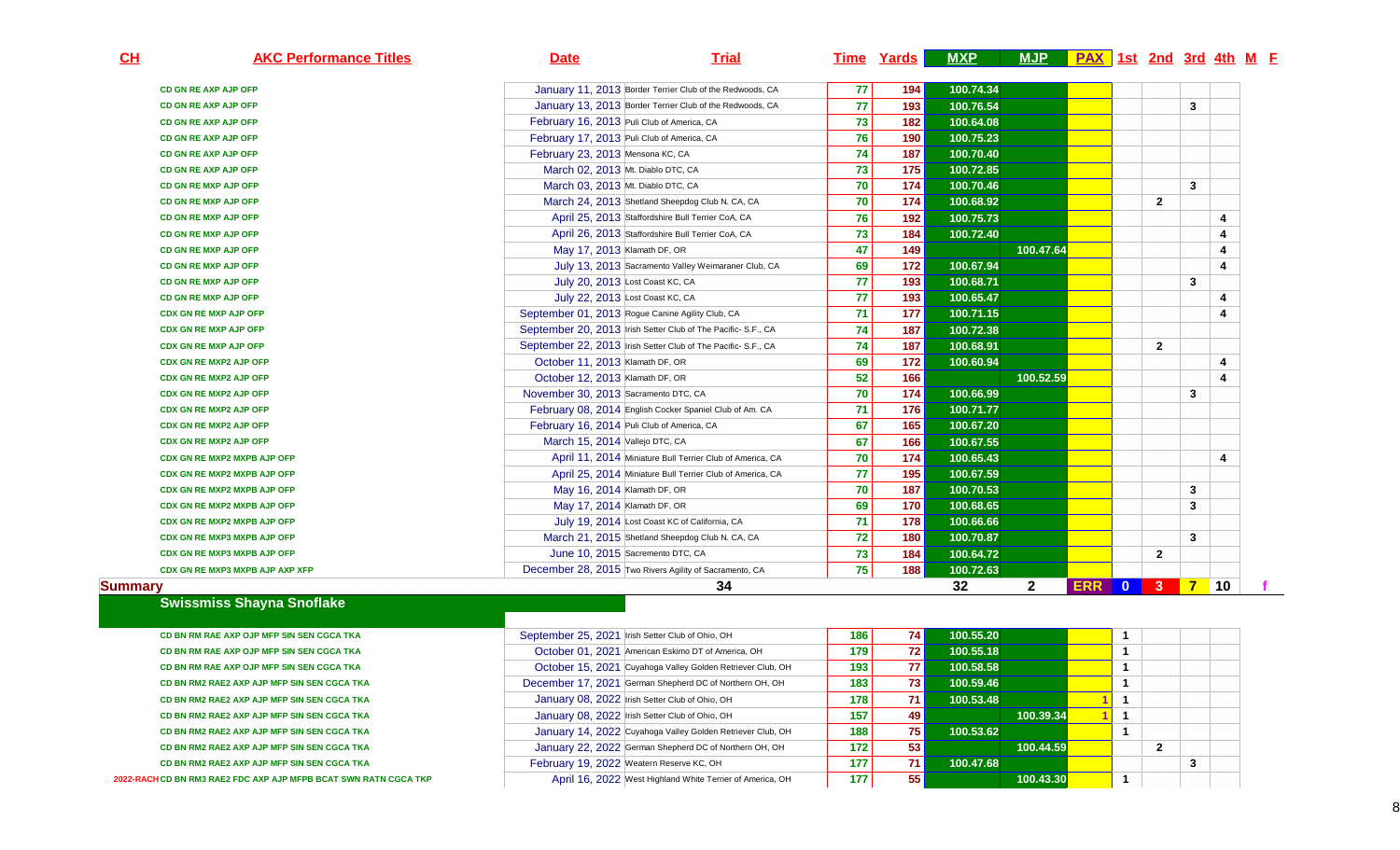| $CH$                      | <b>AKC Performance Titles</b>         | <b>Date</b>                                | <b>Trial</b>                                             |    | <u>Time Yards</u> | <b>MXP</b> | MJP PAX 1st 2nd 3rd 4th M F |                |                |                |              |             |  |
|---------------------------|---------------------------------------|--------------------------------------------|----------------------------------------------------------|----|-------------------|------------|-----------------------------|----------------|----------------|----------------|--------------|-------------|--|
| <b>Summary</b>            |                                       |                                            | 10                                                       |    |                   | 7          | 3                           |                | 8 <sup>°</sup> | -1             | $\mathbf{1}$ | $\mathbf 0$ |  |
|                           | 2001-CHXmaxKris Van 'T Hof Ten Eynder |                                            |                                                          |    |                   |            |                             |                |                |                |              |             |  |
| 2001-CHVCD2 UD AXP AJP    |                                       |                                            | April 20, 2003 Boston Terrier Club of America, WA        | 70 | 181               | 100.65.38  |                             |                |                | $\overline{2}$ |              |             |  |
| 2001-CH VCD2 UD AXP AJP   |                                       |                                            | April 20, 2003 Boston Terrier Club of America, WA        | 46 | 155               |            | 100.42.12                   |                | 1              |                |              |             |  |
| 2001-CH VCD2 UD AXP AJP   |                                       | May 03, 2003 Sno King Agility Club, WA     |                                                          | 72 | 187               | 100.67.60  |                             |                | 1              |                |              |             |  |
| 2001-CH VCD2 UD AXP AJP   |                                       | May 04, 2003 Sno King Agility Club, WA     |                                                          | 66 | 167               | 100.65.55  |                             |                | 1              |                |              |             |  |
| 2001-CH VCD2 UD AXP AJP   |                                       |                                            | May 24, 2003 American Belgian Tervuren Club, WA          | 70 | 181               | 100.70.81  |                             |                | $\mathbf 1$    |                |              |             |  |
| 2001-CH VCD2 UD AXP AJP   |                                       |                                            | May 24, 2003 American Belgian Tervuren Club, WA          | 48 | 161               |            | 100.47.16                   |                | 1              |                |              |             |  |
| 2001-CH VCD2 UD AXP AJP   |                                       |                                            | May 25, 2003 American Belgian Tervuren Club, WA          | 72 | 185               | 100.68.20  |                             |                | 1              |                |              |             |  |
| 2001-CH VCD2 UD AXP AJP   |                                       |                                            | May 25, 2003 American Belgian Tervuren Club, WA          | 46 | 155               |            | 100.46.95                   | 3              | $\mathbf{1}$   |                |              |             |  |
| 2001-CH VCD2 UD AXP AJP   |                                       | June 08, 2003 Puyallup Valley DFA, WA      |                                                          | 49 | 164               |            | 100.47.01                   |                |                | $\overline{2}$ |              |             |  |
| 2001-CH VCD2 UD AXP AJP   |                                       |                                            | June 14, 2003 Evergreen Golden Retriever Club, WA        | 71 | 183               | 100.63.73  |                             |                | 1              |                |              |             |  |
| 2001-CH VCD2 UD AXP AJP   |                                       |                                            | June 15, 2003 Evergreen Golden Retriever Club, WA        | 48 | 162               |            | 100.42.64                   |                |                | $\overline{2}$ |              |             |  |
| 2001-CH VCD2 UD AXP AJP   |                                       |                                            | July 04, 2003 Evergreen Afghan Hound Club, WA            | 73 | 190               | 100.68.39  |                             |                | 1              |                |              |             |  |
| 2001-CH VCD2 UD AXP AJP   |                                       |                                            | July 04, 2003 Evergreen Afghan Hound Club, WA            | 49 | 165               |            | 100.49.49                   |                |                | $\overline{2}$ |              |             |  |
| 2001-CH VCD2 UD AXP AJP   |                                       |                                            | July 06, 2003 Evergreen Afghan Hound Club, WA            | 70 | 179               | 100.59.40  |                             |                | 1              |                |              |             |  |
| 2001-CH VCD2 UD AXP AJP   |                                       |                                            | July 06, 2003 Evergreen Afghan Hound Club, WA            | 50 | 168               |            | 100.48.78                   | -5             |                | $\overline{2}$ |              |             |  |
| 2001-CH VCD2 UD AXP AJP   |                                       |                                            | July 12, 2003 Washington State OTC, WA                   | 72 | 186               | 100.67.18  |                             |                | 1              |                |              |             |  |
| 2001-CH VCD2 UD MXP AJP   |                                       |                                            | July 13, 2003 Washington State OTC, WA                   | 72 | 187               | 100.71.06  |                             |                | $\mathbf 1$    |                |              |             |  |
| 2001-CH VCD2 UD MXP AJP   |                                       |                                            | July 13, 2003 Washington State OTC, WA                   | 48 | 161               |            | 100.43.29                   |                | $\mathbf{1}$   |                |              |             |  |
| 2001-CH VCD2 UD MXP AJP   |                                       | July 19, 2003 Chuckanut DTA, WA            |                                                          | 53 | 179               |            | 100.47.95                   |                | $\mathbf{1}$   |                |              |             |  |
| 2001-CH VCD2 UD MXP MJP   |                                       |                                            | July 27, 2003 Northwest Bearded Collie Club, WA          | 47 | 159               |            | 100.47.15                   |                |                | $\overline{2}$ |              |             |  |
| 2001-CH VCD2 UDX MXP MJP  |                                       | October 31, 2004 Sno King Agility Club, WA |                                                          | 72 | 188               | 100.71.43  |                             |                | 1              |                |              |             |  |
| 2001-CH VCD2 UDX MXP MJP  |                                       |                                            | November 27, 2004 Boston Terrier Club of Western WA      | 73 | 188               | 100.66.16  |                             |                |                | $\overline{2}$ |              |             |  |
| 2001-CH VCD2 UDX MXP MJP  |                                       |                                            | December 12, 2004 Western Washington Weimaraner Club, WA | 67 | 170               | 100.61.44  |                             |                |                | $\mathbf{2}$   |              |             |  |
| 2001-CH VCD2 UDX MXP MJP  |                                       |                                            | January 01, 2005 Boston Terrier Club of Western WA       | 68 | 174               | 100.65.06  |                             |                |                | $\overline{2}$ |              |             |  |
| 2001-CH VCD2 UDX MXP MJP  |                                       |                                            | January 02, 2005 Boston Terrier Club of Western WA       | 72 | 185               | 100.67.50  |                             |                | 1              |                |              |             |  |
| 2001-CH VCD2 UDX MXP MJP  |                                       | January 14, 2005 Puyallup Valley DFA, WA   |                                                          | 47 | 156               |            | 100.43.03                   |                |                | $\overline{2}$ |              |             |  |
| 2001-CH VCD2 UDX MXP MJP  |                                       | January 17, 2005 Puyallup Valley DFA, WA   |                                                          | 71 | 185               | 100.71.42  |                             |                | -1             |                |              |             |  |
| 2001-CH VCD2 UDX MXP MJP  |                                       |                                            | January 22, 2005 Dog Fanciers Assoc. of Oregon, OR       | 71 | 182               | 100.63.42  |                             |                | 1              |                |              |             |  |
| 2001-CH VCD2 UDX MXP MJP  |                                       |                                            | February 12, 2005 Pharaoh Hound Club of America, WA      | 67 | 171               | 100.63.68  |                             |                |                | $\overline{2}$ |              |             |  |
| 2001-CH VCD2 UDX MXP MJP  |                                       |                                            | February 12, 2005 Pharaoh Hound Club of America, WA      | 44 | 148               |            | 100.43.06                   |                | $\mathbf{1}$   |                |              |             |  |
| 2001-CH VCD2 UDX MXP MJP  |                                       |                                            | February 13, 2005 Pharaoh Hound Club of America, WA      | 71 | 183               | 100.70.04  |                             |                |                | $\overline{2}$ |              |             |  |
| 2001-CH VCD2 UDX MXP2 MJP |                                       |                                            | February 19, 2005 Evergreen Afghan Hound Club, WA        | 69 | 177               | 100.67.20  |                             |                | $\mathbf{1}$   |                |              |             |  |
| 2001-CH VCD2 UDX MXP2 MJP |                                       |                                            | February 19, 2005 Evergreen Afghan Hound Club, WA        | 42 | 140               |            | 100.36.37                   | -8             | $\mathbf{1}$   |                |              |             |  |
| 2001-CH VCD2 UDX MXP2 MJP |                                       |                                            | February 20, 2005 Evergreen Afghan Hound Club, WA        | 68 | 175               | 100.63.24  |                             | $\overline{9}$ | $\mathbf{1}$   |                |              |             |  |
| 2001-CH VCD2 UDX MXP2 MJP |                                       |                                            | February 20, 2005 Evergreen Afghan Hound Club, WA        | 47 | 156               |            | 100.46.00                   | 9 <sup>1</sup> | $\mathbf{1}$   |                |              |             |  |
| 2001-CH VCD2 UDX MXP2 MJP |                                       | March 12, 2005 Seattle KC, WA              |                                                          | 73 | 190               | 100.69.55  |                             | 10             | $\mathbf{1}$   |                |              |             |  |
| 2001-CH VCD2 UDX MXP2 MJP |                                       | March 12, 2005 Seattle KC, WA              |                                                          | 47 | 158               |            | 100.42.33                   | 10             | $\mathbf{1}$   |                |              |             |  |
| 2001-CH VCD2 UDX MXP2 MJP |                                       | March 26, 2005 Portland Agility Club, OR   |                                                          | 69 | 178               | 100.66.87  |                             |                | $\mathbf{1}$   |                |              |             |  |
| 2001-CH VCD2 UDX MXP2 MJP |                                       | March 27, 2005 Portland Agility Club, OR   |                                                          | 46 | 153               |            | 100.44.89                   |                |                | $\overline{2}$ |              |             |  |
| 2001-CH VCD2 UDX MXP2 MJP |                                       |                                            | May 01, 2005 Puget Sound Poodle Club, WA                 | 45 | 149               |            | 100.43.47                   |                | 1              |                |              |             |  |
|                           |                                       |                                            |                                                          |    |                   |            |                             |                |                |                |              |             |  |
| 2001-CH VCD2 UDX MXP2 MJP |                                       | May 07, 2005 Sno King Agility Club, WA     |                                                          | 70 | 180               | 100.67.37  |                             |                | 1              |                |              |             |  |

 $\overline{9}$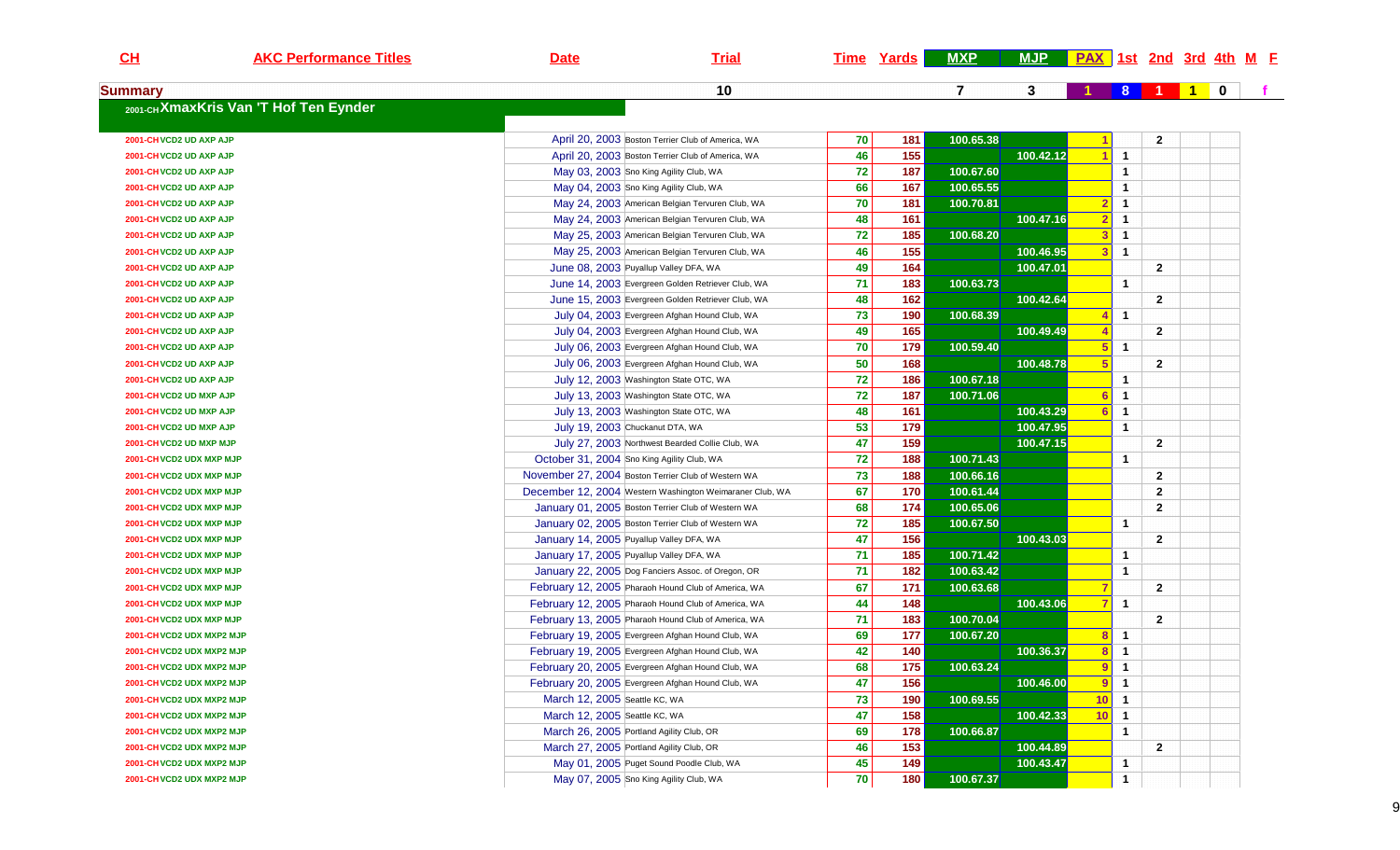| $\underline{\text{CH}}$   | <b>AKC Performance Titles</b>                | <b>Date</b>                                 | <b>Trial</b>                                           |    | <b>Time Yards</b> | <b>MXP</b> | MJP PAX 1st 2nd 3rd 4th M F |    |                |                |  |  |
|---------------------------|----------------------------------------------|---------------------------------------------|--------------------------------------------------------|----|-------------------|------------|-----------------------------|----|----------------|----------------|--|--|
| 2001-CH VCD2 UDX MXP2 MJP |                                              |                                             | May 08, 2005 Sno King Agility Club, WA                 | 45 | 151               |            | 100.43.04                   |    |                | $\overline{2}$ |  |  |
|                           | 2001-CH VCD2 UDX MXP2 MXPB MJP               |                                             | May 29, 2005 American Belgian Tervuren Club, WA        | 71 | 182               | 100.64.65  |                             |    | $\overline{1}$ |                |  |  |
|                           | 2001-CH VCD2 UDX MXP2 MXPB MJP               |                                             | June 10, 2005 Evergreen State Shetland Sheepdog, WA    | 70 | 179               | 100.70.20  |                             | 11 | $\overline{1}$ |                |  |  |
|                           | 2001-CH VCD2 UDX MXP2 MXPB MJP               |                                             | June 10, 2005 Evergreen State Shetland Sheepdog, WA    | 47 | 156               |            | 100.41.36                   | 11 | $\overline{1}$ |                |  |  |
|                           | 2001-CH VCD2 UDX MXP2 MXPB MJP               |                                             | June 12, 2005 Puyallup Valley DFA, WA                  | 70 | 180               | 100.67.70  |                             |    | $\mathbf{1}$   |                |  |  |
|                           | 2001-CH VCD2 UDX MXP2 MXPB MJP               |                                             | June 19, 2005 Evergreen Golden Retriever Club, WA      | 67 | 172               | 100.61.92  |                             |    |                | $\overline{2}$ |  |  |
|                           | 2001-CH VCD2 UDX MXP2 MXPB MJP2              |                                             | July 23, 2005 Chuckanut DTA, WA                        | 44 | 145               |            | 100.43.56                   |    | $\overline{1}$ |                |  |  |
|                           | 2001-CH VCD2 UDX MXP2 MXPB MJP2              |                                             | July 31, 2005 Northwest Bearded Collie Club, WA        | 65 | 165               | 100.64.94  |                             |    | $\overline{1}$ |                |  |  |
|                           | 2001-CH VCD2 UDX MXP2 MXPB MJP2              | August 07, 2005 Gig Harbor KC, WA           |                                                        | 73 | 189               | 100.65.65  |                             |    | $\mathbf{1}$   |                |  |  |
|                           | 2001-CH VCD2 UDX RE MXP3 MXPB MJP2           | February 24, 2006 Chuckanut DTA, WA         |                                                        | 48 | 159               |            | 100.47.43                   |    | $\mathbf{1}$   |                |  |  |
|                           | 2001-CH VCD2 UDX RE MXP3 MXPB MJP2           | February 26, 2006 Chuckanut DTA, WA         |                                                        | 45 | 148               |            | 100.43.14                   |    | $\mathbf{1}$   |                |  |  |
|                           | 2001-CH VCD2 UDX RE MXP3 MXPB MJP2           | March 11, 2006 Seattle KC, WA               |                                                        | 72 | 185               | 100.68.78  |                             |    | $\mathbf{1}$   |                |  |  |
|                           | 2001-CH VCD2 UDX RE MXP3 MXPB MJP2           | March 12, 2006 Seattle KC, WA               |                                                        | 73 | 189               | 100.63.02  |                             | 12 | $\overline{1}$ |                |  |  |
|                           | 2001-CH VCD2 UDX RE MXP3 MXPB MJP2           | March 12, 2006 Seattle KC, WA               |                                                        | 45 | 151               |            | 100.43.89                   | 12 | $\overline{1}$ |                |  |  |
|                           | 2001-CH VCD2 UDX RE MXP3 MXPB MJP2           |                                             | April 09, 2006 Hurricane Ridge KC, WA                  | 73 | 190               | 100.72.40  |                             |    | $\mathbf{1}$   |                |  |  |
|                           | 2001-CH VCD2 UDX RE MXP3 MXPB MJP2           |                                             | April 29, 2006 Puget Sound Poodle Club, WA             | 42 | 137               |            | 100.37.33                   |    | $\mathbf{1}$   |                |  |  |
|                           | 2001-CH VCD2 UDX RE MXP3 MXPB MJP2 MJPB      |                                             | May 06, 2006 Sno King Agility Club, WA                 | 46 | 153               |            | 100.44.98                   |    | $\mathbf{1}$   |                |  |  |
|                           | 2001-CH VCD2 UDX RE MXP3 MXPB MJP2 MJPB      |                                             | May 07, 2006 Sno King Agility Club, WA                 | 68 | 175               | 100.63.41  |                             |    | $\mathbf{1}$   |                |  |  |
|                           | 2001-CH VCD2 UDX RE MXP3 MXPB MJP2 MJPB      |                                             | May 27, 2006 American Belgian Tervuren Club, WA        | 71 | 183               | 100.63.21  |                             |    | $\mathbf{1}$   |                |  |  |
|                           | 2001-CH VCD2 UDX RE MXP3 MXPB MJP2 MJPB      |                                             | May 28, 2006 American Belgian Tervuren Club, WA        | 69 | 177               | 100.67.41  |                             |    | $\mathbf{1}$   |                |  |  |
|                           | 2001-CH VCD2 UDX RE MXP3 MXPB MJP2 MJPB      |                                             | June 09, 2006 Evergreen State Shetland Sheepdog, WA    | 47 | 157               |            | 100.42.47                   |    | $\mathbf{1}$   |                |  |  |
|                           | 2001-CH VCD2 UDX RAE MXP3 MXPB MJP2 MJPB     |                                             | June 23, 2006 Field Spaniel Society of America, WA     | 73 | 189               | 100.67.93  |                             | 13 | $\overline{1}$ |                |  |  |
|                           | 2001-CH VCD2 UDX RAE MXP3 MXPB MJP2 MJPB     |                                             | June 23, 2006 Field Spaniel Society of America, WA     | 43 | 143               |            | 100.43.02                   | 13 | $\overline{1}$ |                |  |  |
|                           | 2001-CH VCD2 UDX RAE MXP3 MXPB MJP2 MJPB     |                                             | July 01, 2006 Washington State OTC, WA                 | 68 | 175               | 100.65.26  |                             |    | $\mathbf{1}$   |                |  |  |
|                           | 2001-CH VCD2 UDX RAE MXP3 MXPB MJP2 MJPB     |                                             | July 03, 2006 Washington State OTC, WA                 | 49 | 165               |            | 100.47.09                   |    | $\overline{1}$ |                |  |  |
|                           | 2001-CH VCD2 UDX RAE MXP3 MXPB MJP2 MJPB     | August 05, 2006 Gig Harbor KC, WA           |                                                        | 70 | 179               | 100.68.57  |                             | 14 |                | $\overline{2}$ |  |  |
|                           | 2001-CH VCD2 UDX RAE MXP3 MXPB MJP2 MJPB     | August 05, 2006 Gig Harbor KC, WA           |                                                        | 46 | 154               |            | 100.46.13                   | 14 |                | $\overline{2}$ |  |  |
|                           | 2001-CH VCD2 UDX RAE MXP3 MXPB MJP2 MJPB     | August 20, 2006 Olympic KC, WA              |                                                        | 71 | 184               | 100.68.19  |                             |    | $\mathbf{1}$   |                |  |  |
|                           | 2001-CH VCD2 UDX RAE MXP3 MXPB MJP2 MJPB     |                                             | September 03, 2006 Evergreen Golden Retriever Club, WA | 65 | 170               | 100.62.92  |                             |    |                | $\overline{2}$ |  |  |
|                           | 2001-CH VCD2 UDX RAE MXP3 MXPB MJP2 MJPB     |                                             | September 04, 2006 Evergreen Golden Retriever Club, WA | 71 | 190               | 100.70.05  |                             |    | $\overline{1}$ |                |  |  |
|                           | 2001-CH VCD2 UDX RAE MXP3 MXPB MJP2 MJPB     | September 09, 2006 Peninsula DFC, WA        |                                                        | 69 | 182               | 100.68.97  |                             | 15 | $\overline{1}$ |                |  |  |
|                           | 2001-CH VCD2 UDX RAE MXP3 MXPB MJP3 MJPB     | September 09, 2006 Peninsula DFC, WA        |                                                        | 45 | 150               |            | 100.43.42                   | 15 | $\overline{1}$ |                |  |  |
|                           | 2001-CH VCD2 UDX RAE MXP3 MXPB MJP3 MJPB     | September 29, 2006 Mt. Bachelor KC, OR      |                                                        | 53 | 179               |            | 100.44.55                   |    | $\overline{1}$ |                |  |  |
|                           | 2001-CH VCD2 UDX RAE MXP3 MXPB MJP3 MJPB     |                                             | October 28, 2006 Timberland Valley DFA, WA             | 44 | 146               |            | 100.43.00                   |    |                | $\overline{2}$ |  |  |
|                           | 2001-CH VCD2 UDX RAE MXP3 MXPB MJP3 MJPB     |                                             | October 29, 2006 Timberland Valley DFA, WA             | 42 | 140               |            | 100.37.74                   |    | $\mathbf{1}$   |                |  |  |
|                           | 2001-CH VCD2 UDX RAE MXP3 MXPB MJP3 MJPB     | November 06, 2006 Sno King Agility Club, WA |                                                        | 49 | 164               |            | 100.44.65                   |    |                | $\overline{2}$ |  |  |
|                           | 2001-CH VCD2 UDX RAE MXP3 MXPB MJP3 MJPB     |                                             | December 30, 2006 Boston Terrier Club of Western WA    | 49 | 165               |            | 100.46.00                   |    |                | $\overline{2}$ |  |  |
|                           | 2001-CH VCD2 UDX RAE MXP3 MXPB MJP3 MJPB     |                                             | January 13, 2007 Puyallup Valley DFA, WA               | 49 | 166               |            | 100.47.01                   |    |                | $\overline{2}$ |  |  |
|                           | 2001-CH VCD2 UDX RAE MXP3 MXPB MJP3 MJPB     |                                             | January 15, 2007 Puyallup Valley DFA, WA               | 68 | 181               | 100.64.25  |                             | 16 |                | $\mathbf{2}$   |  |  |
|                           | 2001-CH VCD2 UDX RAE MXP3 MXPB MJP3 MJPB     |                                             | January 15, 2007 Puyallup Valley DFA, WA               | 46 | 155               |            | 100.43.52                   | 16 |                | $\overline{2}$ |  |  |
|                           | 2001-CH VCD2 UDX RAE MXP3 MXPB MJP3 MJPB     |                                             | January 19, 2007 Dog Fanciers Assoc. of Oregon, OR     | 65 | 170               | 100.61.79  |                             |    | $\overline{1}$ |                |  |  |
|                           | 2001-CH VCD2 UDX RAE MXP3 MXPB MJP3 MJPB     |                                             | January 20, 2007 Dog Fanciers Assoc. of Oregon, OR     | 69 | 184               | 100.61.11  |                             |    | $\mathbf{1}$   |                |  |  |
|                           | 2001-CH VCD2 UDX RAE MXP3 MXPB MJP3 MJPB     | January 22, 2007 Tualatin KC, OR            |                                                        | 66 | 174               | 100.66.58  |                             |    | $\mathbf{1}$   |                |  |  |
|                           | 2001-CH VCD2 UDX RAE MXP4 MXPB MJP3 MJPB NFP | February 23, 2007 Chuckanut DTA, WA         |                                                        | 44 | 148               |            | 100.44.19                   |    | $\overline{1}$ |                |  |  |